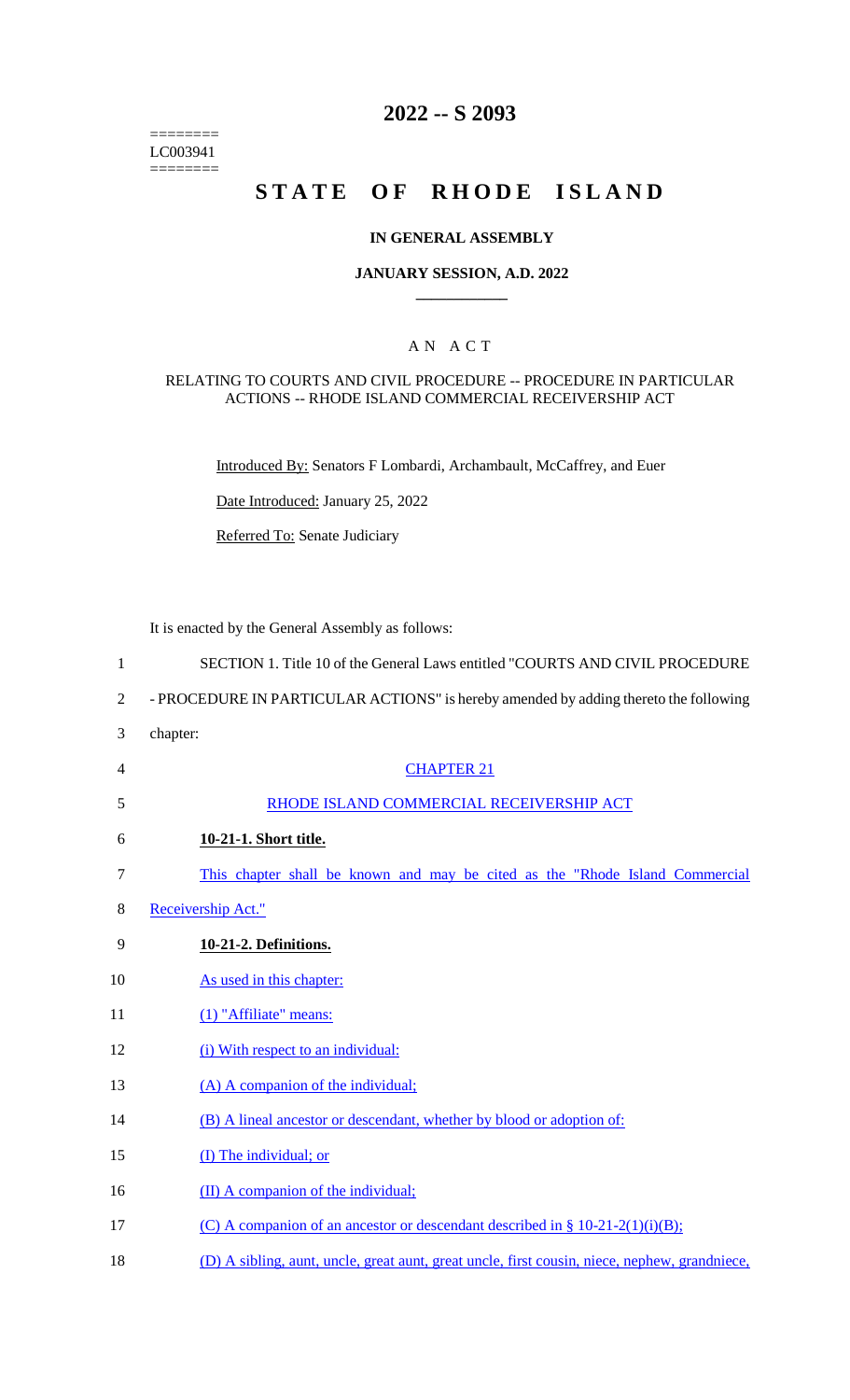| $\mathbf{1}$   | or grandnephew of the individual, whether related by the whole or the half blood or adoption, or a    |
|----------------|-------------------------------------------------------------------------------------------------------|
| $\overline{c}$ | companion of any of them; or                                                                          |
| 3              | (E) Any other individual occupying the residence of the individual; and                               |
| 4              | (ii) With respect to a person other than an individual:                                               |
| 5              | (A) Another person that directly or indirectly controls, is controlled by, or is under common         |
| 6              | control with the person;                                                                              |
| $\tau$         | (B) An officer, director, manager, member, partner, employee, or trustee or other fiduciary           |
| 8              | of the person; or                                                                                     |
| 9              | (C) A companion of, or an individual occupying the residence of, an individual described              |
| 10             | in $\S(10-21-2(1))$ (ii)(A) or (B).                                                                   |
| 11             | (2) "Collateral" means the property subject to a lien.                                                |
| 12             | (3) "Companion" means:                                                                                |
| 13             | (i) The spouse of an individual;                                                                      |
| 14             | (ii) The domestic partner of an individual; or                                                        |
| 15             | (iii) Another individual in a civil union with an individual.                                         |
| 16             | (4) "Court" means the superior court.                                                                 |
| 17             | (5) "Debtor" means a person having an interest, other than a lien, in collateral, whether or          |
| 18             | not the person is liable for the secured obligation. The term "debtor" includes a mortgagor.          |
| 19             | (6) "Executory contract" means a contract, including a lease, under which each party has              |
| 20             | an unperformed obligation and the failure of a party to complete performance would constitute a       |
| 21             | material breach.                                                                                      |
| 22             | "Governmental unit" means an office, department, division, bureau, board,                             |
| 23             | commission, or other agency of this state or a subdivision of this state.                             |
| 24             | (8) "Lien" means an interest in property which secures payment or performance of an                   |
| 25             | obligation.                                                                                           |
| 26             | (9) "Mortgage" means a record, however denominated, that creates or provides for a                    |
| 27             | consensual lien on real property or rents, even if it also creates or provides for a lien on personal |
| 28             | property.                                                                                             |
| 29             | (10) "Mortgagee" means a person entitled to enforce an obligation secured by a mortgage.              |
| 30             | (11) "Mortgagor" means a person that grants a mortgage or a successor in ownership of the             |
| 31             | real property described in the mortgage.                                                              |
| 32             | (12) "Owner" means the person for whose property a receiver is appointed.                             |
| 33             | (13) "Person" means an individual, estate, partnership, association, trust, business or               |
| 34             | nonprofit entity, public corporation, government or governmental subdivision, agency, or              |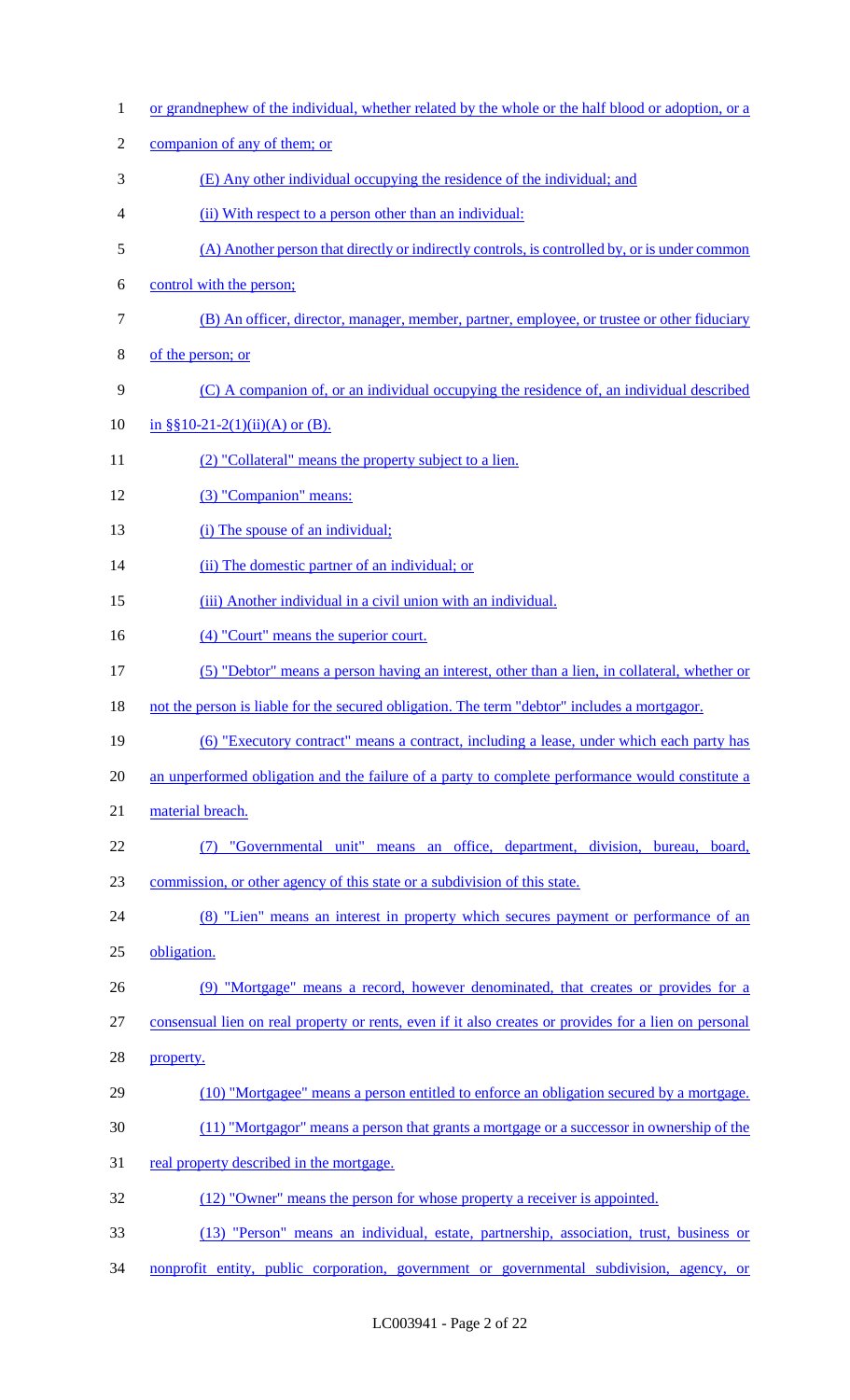- instrumentality, or other legal entity.
- (14) "Proceeds" means the following property:
- (i) Whatever is acquired on the sale, lease, license, exchange, or other disposition of
- receivership property;
- (ii) Whatever is collected on, or distributed on account of, receivership property;
- (iii) Rights arising out of receivership property;
- (iv) To the extent of the value of receivership property, claims arising out of the loss,
- nonconformity, or interference with the use of, defects or infringement of rights in, or damage to
- the property; or
- (v) To the extent of the value of receivership property and to the extent payable to the
- 11 owner or secured party, insurance payable by reason of the loss or nonconformity of, defects or
- infringement of rights in, or damage to the property.
- (15) "Property" means all of a person's right, title, and interest, both legal and equitable, in

14 real and personal property, tangible and intangible, wherever located and however acquired. The

- term includes proceeds, products, offspring, rents, or profits of or from the property.
- (16) "Receiver" means a person appointed by the court as the court's agent, and subject to
- the court's direction, to take possession of, manage, and, if authorized by this chapter or court order,
- 18 transfer, sell, lease, license, exchange, collect, or otherwise dispose of receivership property.
- (17) "Receivership" means a proceeding in which a receiver is appointed.
- (18) "Receivership property" means the property of an owner which is described in the
- 21 order appointing a receiver or a subsequent order. The term includes any proceeds, products,
- 22 offspring, rents, or profits of or from the property.
- (19) "Record," used as a noun, means information that is inscribed on a tangible medium
- 24 or that is stored on an electronic or other medium and is retrievable in perceivable form.
- (20) "Rents" means:
- (i) Sums payable for the right to possess or occupy, or for the actual possession or occupation of, real property of another person;
- 
- (ii) Sums payable to a mortgagor under a policy of rental-interruption insurance covering 29 real property;
- (iii) Claims arising out of a default in the payment of sums payable for the right to possess
- 31 or occupy real property of another person;
- (iv) Sums payable to terminate an agreement to possess or occupy real property of another person;
- (v) Sums payable to a mortgagor for payment or reimbursement of expenses incurred in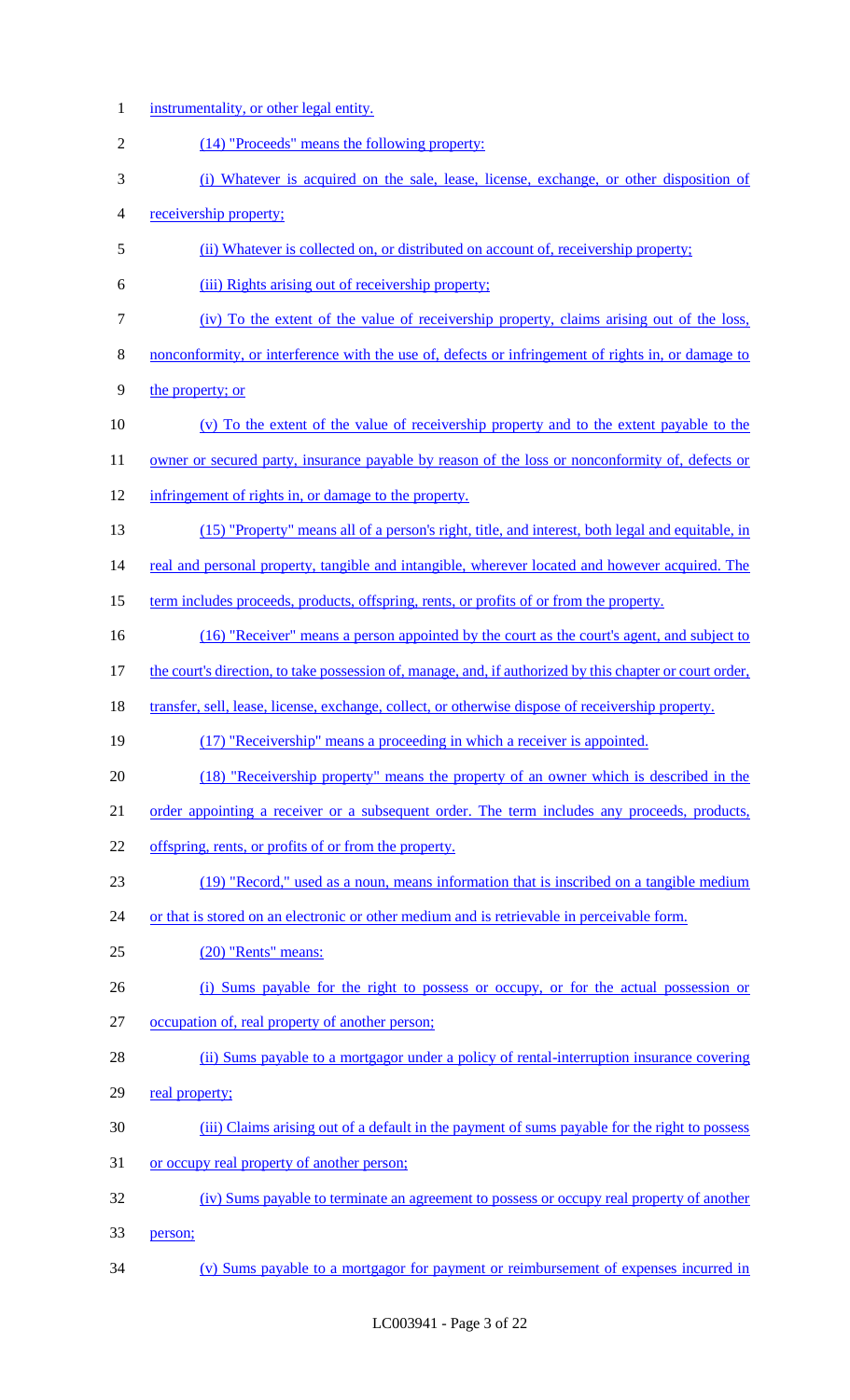| $\mathbf{1}$   | <u>owning, operating, and maintaining real property or constructing or installing improvements on</u>   |
|----------------|---------------------------------------------------------------------------------------------------------|
| $\overline{c}$ | real property; or                                                                                       |
| 3              | (vi) Other sums payable under an agreement relating to the real property of another person              |
| $\overline{4}$ | which constitute rents under law of this state other than this chapter.                                 |
| 5              | (21) "Secured obligation" means an obligation the payment or performance of which is                    |
| 6              | secured by a security agreement.                                                                        |
| $\tau$         | (22) "Secured party" means a person entitled to enforce a secured obligation. The term                  |
| 8              | includes a mortgagee.                                                                                   |
| $\mathbf{9}$   | (23) "Security agreement" means an agreement that creates or provides for a lien. The term              |
| 10             | includes a mortgage.                                                                                    |
| 11             | (24) "Sign" means, with present intent to authenticate or adopt a record:                               |
| 12             | (i) To execute or adopt a tangible symbol; or                                                           |
| 13             | (ii) To attach to or logically associate with the record an electronic sound, symbol, or                |
| 14             | process.                                                                                                |
| 15             | (25) "State" means a state of the United States, the District of Columbia, Puerto Rico, the             |
| 16             | United States Virgin Islands, or any territory or insular possession subject to the jurisdiction of the |
| 17             | <b>United States.</b>                                                                                   |
|                |                                                                                                         |
| 18             | 10-21-2.1. Additional definitions for emergency declaration temporary non-                              |
| 19             | liquidating receivership.                                                                               |
| 20             | In this chapter:                                                                                        |
| 21             | (1) "Emergency" means a serious, dangerous or unexpected situation that causes or                       |
| 22             | potentially causes widespread or substantial loss of life, injury, damage or public health concern      |
| 23             | for a significant number of persons or substantial loss of property, including a "disaster" as defined  |
| 24             | in § 30-15-3.                                                                                           |
| 25             | (2) "Emergency declaration" means a declaration of disaster emergency issued by the                     |
| 26             | governor pursuant to § 30-15-9.                                                                         |
| 27             | (3) "Emergency declaration provisions" means §§ 10-21-2.1, 10-21-3.1, 10-21-6.1, 10-21-                 |
| 28             | 12.1, 10-21-13.1, 10-21-14.1, 10-21-16.1, 10-21-19.1, 10-21-21.1, and 10-21-28.1.                       |
| 29             | (4) "Temporary non-liquidating receiver" means a receiver appointed under the emergency                 |
| 30             | declaration provisions.                                                                                 |
| 31             | (5) "Temporary non-liquidating receivership" means a receivership in which a temporary                  |
| 32             | non-liquidating receiver has been appointed.                                                            |
| 33             | 10-21-3. Notice and opportunity for hearing.                                                            |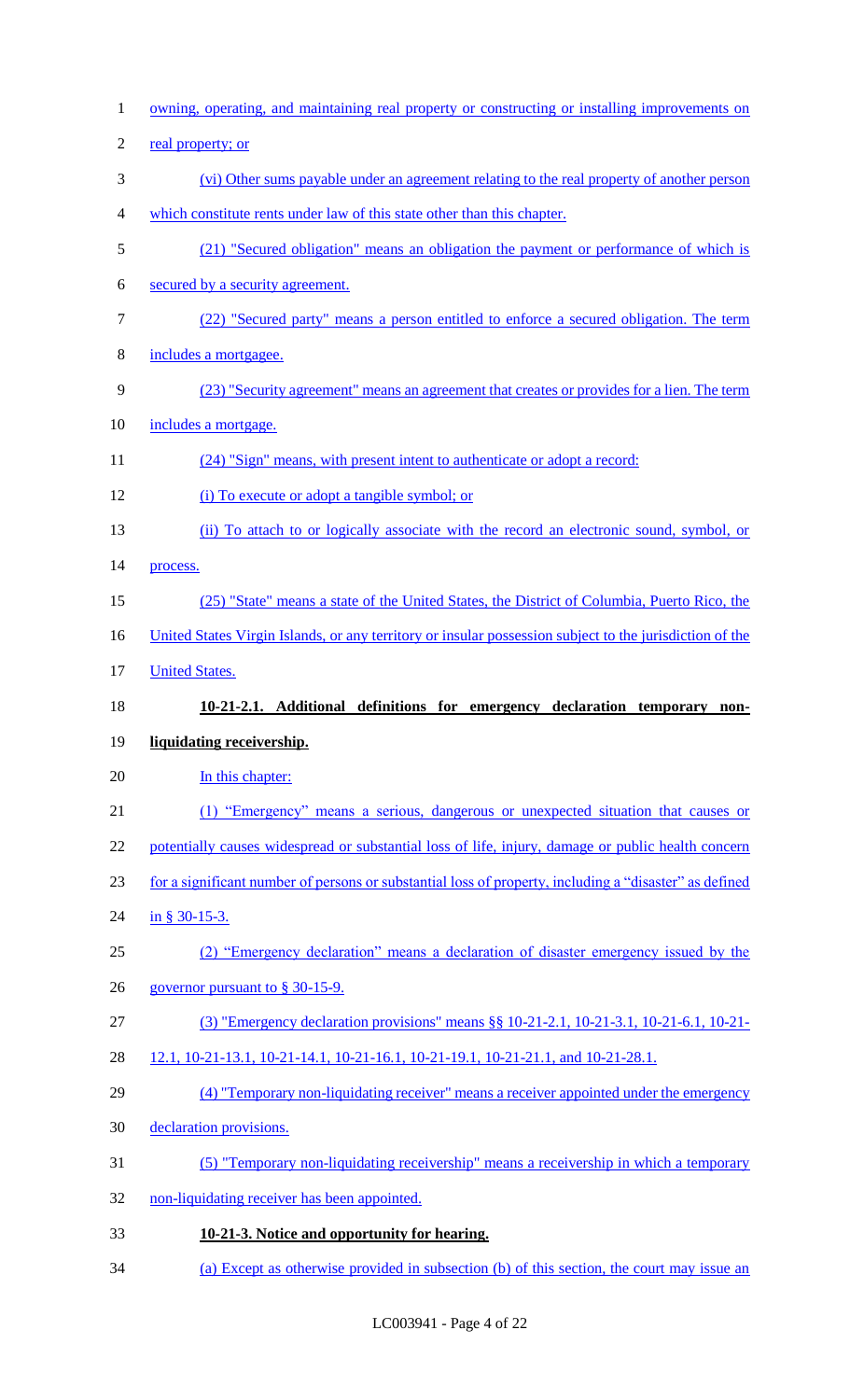| $\mathbf{1}$   | order under this chapter only after notice and opportunity for a hearing appropriate in the      |
|----------------|--------------------------------------------------------------------------------------------------|
| $\overline{2}$ | circumstances.                                                                                   |
| 3              | (b) The court may issue an order under this chapter:                                             |
| 4              | (1) Without prior notice if the circumstances require issuance of an order before notice is      |
| 5              | given;                                                                                           |
| 6              | (2) After notice and without a prior hearing if the circumstances require issuance of an         |
| $\tau$         | order before a hearing is held; or                                                               |
| $8\,$          | (3) After notice and without a hearing if no interested party timely requests a hearing.         |
| 9              | 10-21-3.1. Administrative and procedural orders in temporary non-liquidating                     |
| 10             | receivership.                                                                                    |
| 11             | The general assembly acknowledges that:                                                          |
| 12             | (1) The presiding justice of the superior court may issue administrative orders governing        |
| 13             | the procedures in temporary non-liquidating receiverships.                                       |
| 14             | (2) The business calendar justice to whom a temporary non-liquidating receivership has           |
| 15             | been assigned may issue procedural orders in the temporary non-liquidating receivership.         |
| 16             | 10-21-4. Scope -- Exclusions.                                                                    |
| 17             | (a) Except as otherwise provided in subsections (b) or (c) of this section, this chapter         |
| 18             | applies to a receivership for an interest in any one or more of the following:                   |
| 19             | (1) Real property and any personal property related to or used in operating the real property;   |
| 20             | <b>or</b>                                                                                        |
| 21             | (2) Personal property and fixtures.                                                              |
| 22             | (b) This chapter does not apply to a receivership for an interest in real property improved      |
| 23             | by one to four (4) dwelling units unless:                                                        |
| 24             | (1) The interest is used for agricultural, commercial, industrial, or mineral-extraction         |
| 25             | purposes, other than incidental uses by an owner occupying the property as the owner's primary   |
| 26             | residence;                                                                                       |
| 27             | (2) The interest secures an obligation incurred at a time when the property was used or          |
| 28             | planned for use for agricultural, commercial, industrial, or mineral-extraction purposes;        |
| 29             | (3) The owner planned or is planning to develop the property into one or more dwelling           |
| 30             | units to be sold or leased in the ordinary course of the owner's business; or                    |
| 31             | (4) The owner is collecting or has the right to collect rents or other income from the           |
| 32             | property from a person other than an affiliate of the owner.                                     |
| 33             | (c) This chapter does not apply to a receivership authorized by law of this state other than     |
| 34             | this chapter in which the receiver is a governmental unit or an individual acting in an official |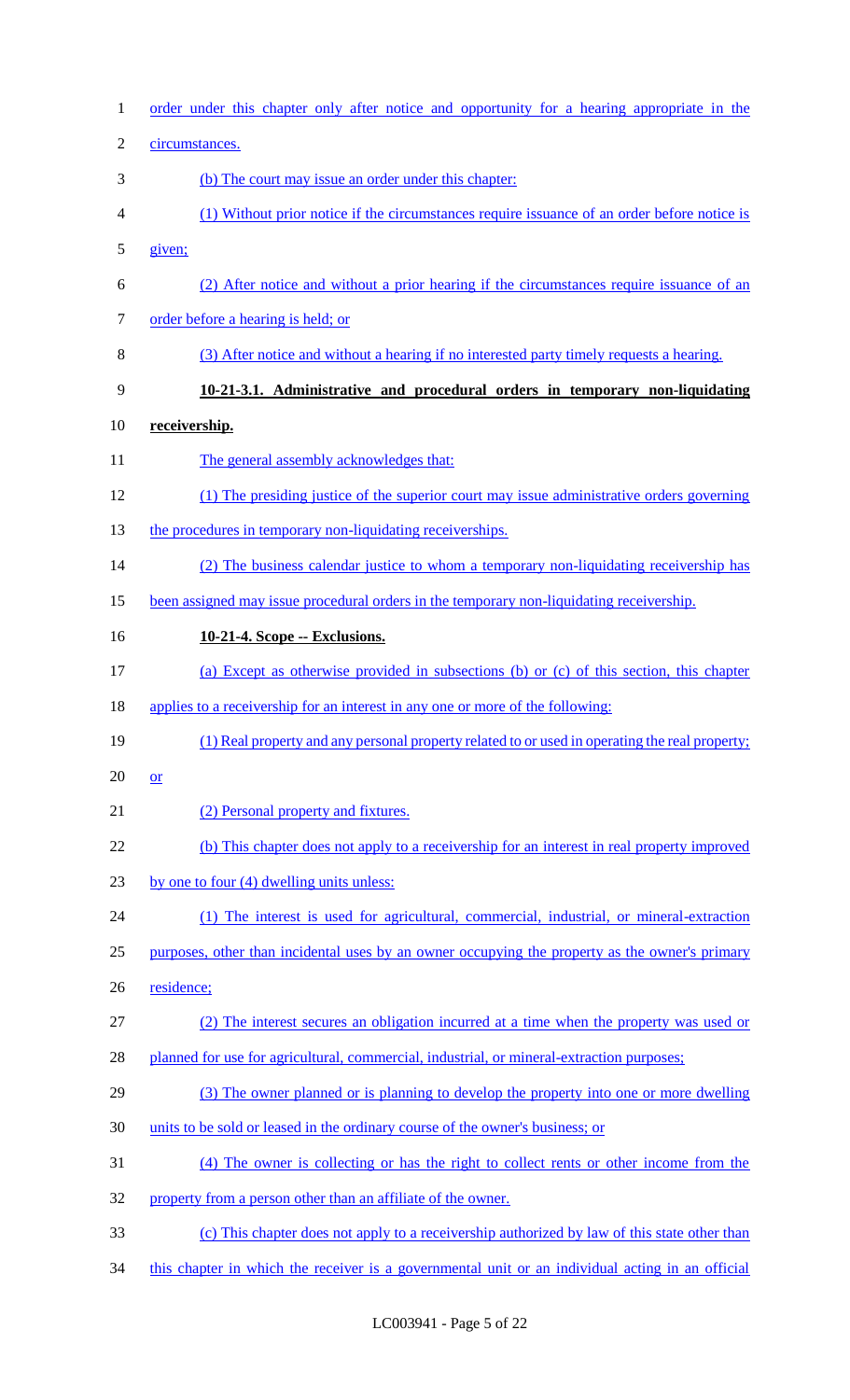1 capacity on behalf of the unit except to the extent provided by the other law. 2 (d) This chapter does not limit the authority of a court to appoint a receiver under law of 3 this state other than this chapter. 4 (e) Unless displaced by a particular provision of this chapter, the principles of law and 5 equity supplement this chapter. 6 **10-21-5. Power of court.**  7 The court that appoints a receiver under this chapter has exclusive jurisdiction to direct the 8 receiver and determine any controversy related to the receivership or receivership property. 9 **10-21-6. Appointment of receiver.**  10 (a) The court may appoint a receiver: 11 (1) Before judgment, to protect a party that demonstrates an apparent right, title, or interest 12 in property that is the subject of the action, if the property or its revenue-producing potential: 13 (i) Is being subjected to or is in danger of waste, loss, dissipation, misapplication, or 14 impairment; or 15 (ii) Has been or is about to be the subject of a voidable transaction; 16 (2) After judgment: 17 (i) To carry the judgment into effect; or 18 (ii) To preserve nonexempt real property pending appeal or when an execution has been 19 returned unsatisfied and the owner refuses to apply the property in satisfaction of the judgment; 20 (3) In an action against a person that is not an individual if: 21 (i) The object of the action is the dissolution of the person; 22 (ii) The person is not an individual, and the person has been dissolved or revoked; 23 (iii) The persons responsible for management of the person are deadlocked in the 24 management of the person's affairs; 25 (iv) The acts of the persons in control of the person are illegal, oppressive, or fraudulent;  $26 \quad or \quad$ 27 (v) The person is insolvent or generally is not paying the person's debts as those debts 28 become due; or 29 (4) In an action in which a receiver may be appointed on equitable grounds. 30 (b) In connection with the foreclosure or other enforcement of a security agreement, the 31 court may appoint a receiver for the collateral if: 32 (1) Appointment is necessary to protect the collateral from waste, loss, transfer, dissipation, 33 misapplication, or impairment; 34 (2) The debtor agreed in a signed record to appointment of a receiver on default;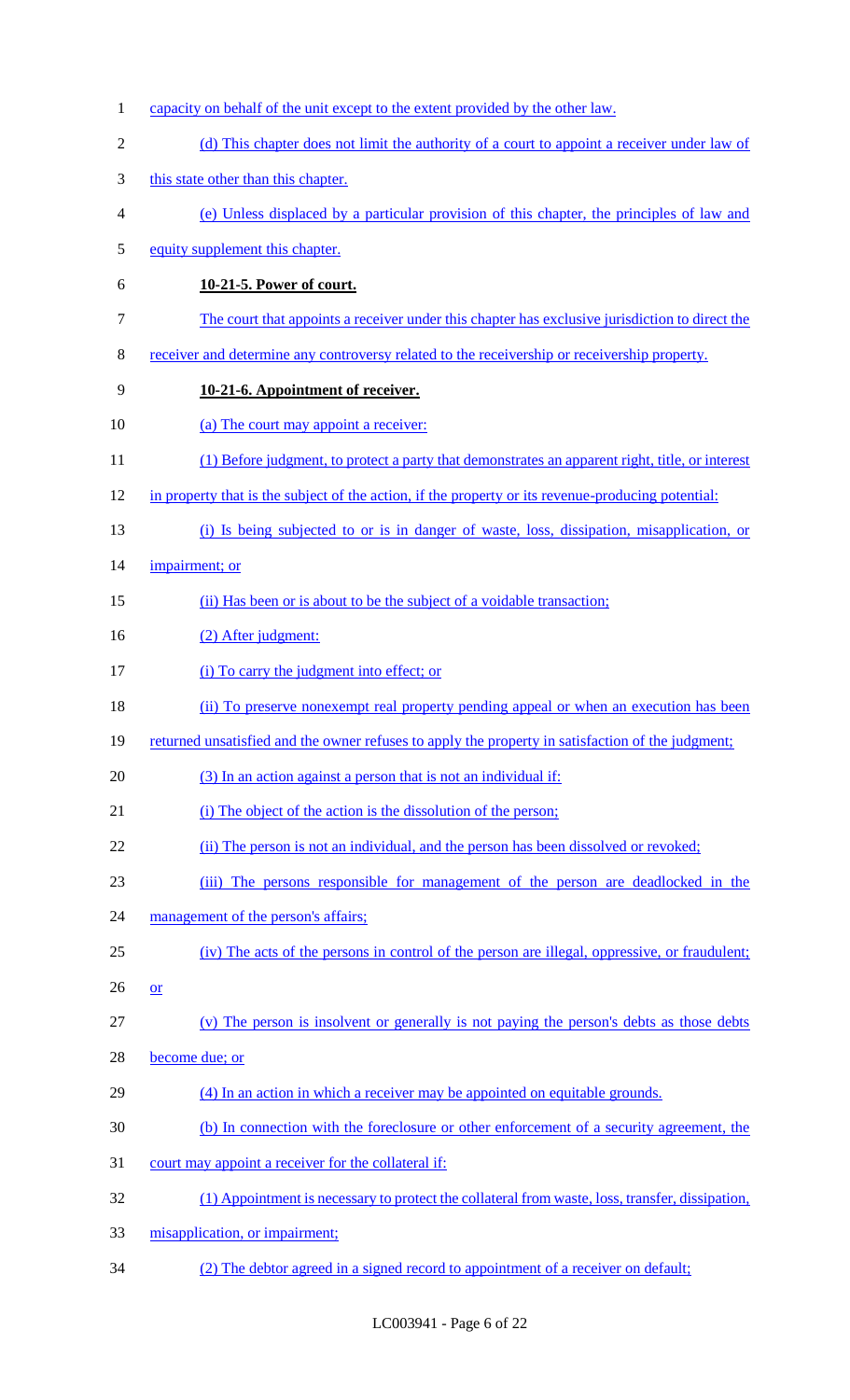(3) The owner agreed, after default and in a signed record, to appointment of a receiver; (4) The collateral and any other security held by the secured party are not reasonably expected to be sufficient to satisfy the secured obligation; or (5) The owner fails to turn over to the secured party proceeds or rents the secured party was entitled to collect. (c) The court may condition appointment of a receiver without prior notice under § 10-21-  $3(b)(1)$  or without a prior hearing under § 10-21-3(b)(2) on the giving of security by the person seeking the appointment for the payment of damages, reasonable attorneys' fees, and costs incurred or suffered by any person if the court later concludes that the appointment was not justified. If the 10 court later concludes that the appointment was justified, the court shall release the security. **10-21-6.1. Appointment of temporary non-liquidating receiver.**  (a) The court may appoint a temporary non-liquidating receiver on the request of the owner if: 14 (1) As of the date of an emergency declaration, the owner was not insolvent; (2) As of the date of an emergency declaration, the owner was generally paying its debts 16 as those debts became due; (3) As of the date of an emergency declaration, the owner was not in material default of its 18 obligations to a secured party; and 19 (4) Either: (i) Because of the events giving rise to the emergency, the owner's gross revenue has 21 declined by more than twenty percent (20%), in a sixty (60) day period beginning on or after the 22 date of an emergency declaration, as compared to the same period of the previous year; or (ii) Because of action by a governmental unit exercising its police or regulatory power to 24 mitigate or otherwise address the emergency, the owner suspended or ceased a substantial part of its business operations. **10-21-7. Disqualification from appointment as receiver -- Disclosure of interest.**  (a) The court may not appoint a person as receiver unless the person submits to the court a 28 statement under penalty of perjury that the person is not disqualified. (b) Except as otherwise provided in subsection (c) of this section, a person is disqualified from appointment as receiver if the person: (1) Is an affiliate of a party; (2) Has an interest materially adverse to an interest of a party; (3) Has a material financial interest in the outcome of the action, other than compensation 34 the court may allow the receiver;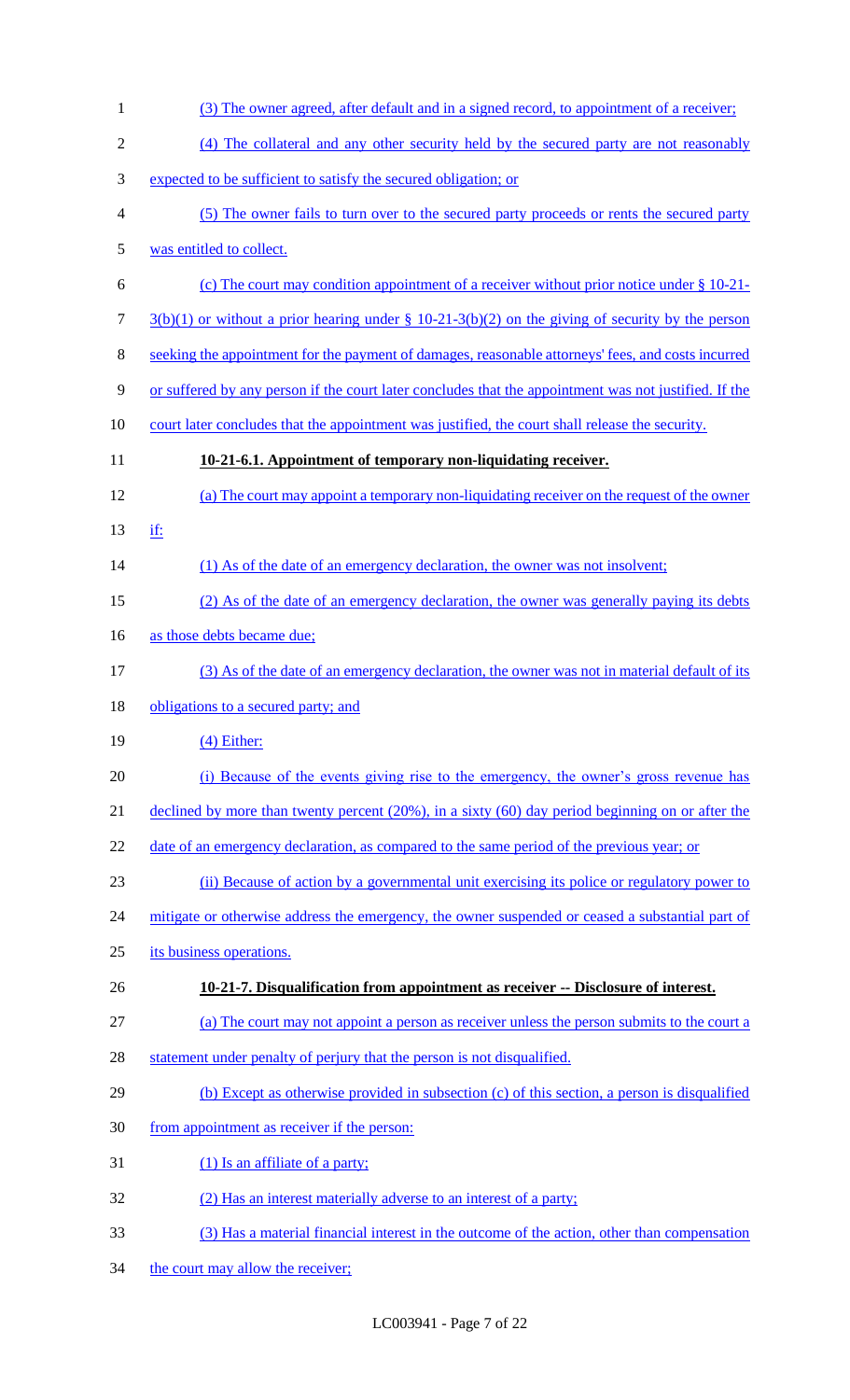1 (4) Has a debtor-creditor relationship with a party; or 2 (5) Holds an equity interest in a party, other than a non-controlling interest in a publicly-3 traded company. 4 (c) A person is not disqualified from appointment as receiver solely because the person: 5 (1) Was appointed receiver or is owed compensation in an unrelated matter involving a 6 party or was engaged by a party in a matter unrelated to the receivership; 7 (2) Is an individual obligated to a party on a debt that is not in default and was incurred 8 primarily for personal, family, or household purposes; or 9 (3) Maintains with a party a deposit account as defined in § 6A-9-102(a)(29). 10 (d) A person seeking appointment of a receiver may nominate a person to serve as receiver, 11 but the court is not bound by the nomination. 12 **10-21-8. Receiver's bond -- Alternative security.**  13 (a) Except as otherwise provided in subsection (b) of this section, a receiver shall post with 14 the court a bond that: 15 (1) Is conditioned on the faithful discharge of the receiver's duties; 16 (2) Has one or more sureties approved by the court; 17 (3) Is in an amount the court specifies; and 18 (4) Is effective as of the date of the receiver's appointment. 19 (b) The court may approve the posting by a receiver with the court of alternative security, 20 such as a letter of credit or deposit of funds. The receiver may not use receivership property as 21 alternative security. Interest that accrues on deposited funds must be paid to the receiver on the 22 receiver's discharge. 23 (c) The court may authorize a receiver to act before the receiver posts the bond or 24 alternative security required by this section. 25 (d) A claim against a receiver's bond or alternative security must be made not later than 26 one year after the date the receiver is discharged. 27 **10-21-9. Status of receiver as lien creditor.**  28 On appointment of a receiver, in addition to the receiver's other status under this chapter, 29 the receiver has the status of a lien creditor under: 30 (1) Chapter 9 of title 6A as to receivership property that is personal property or fixtures; 31 and 32 (2) Section 34-13-2 as to receivership property that is real property. 33 **10-21-10. Security interest covering after-acquired property.**  34 Except as otherwise provided by law of this state other than this chapter, property that a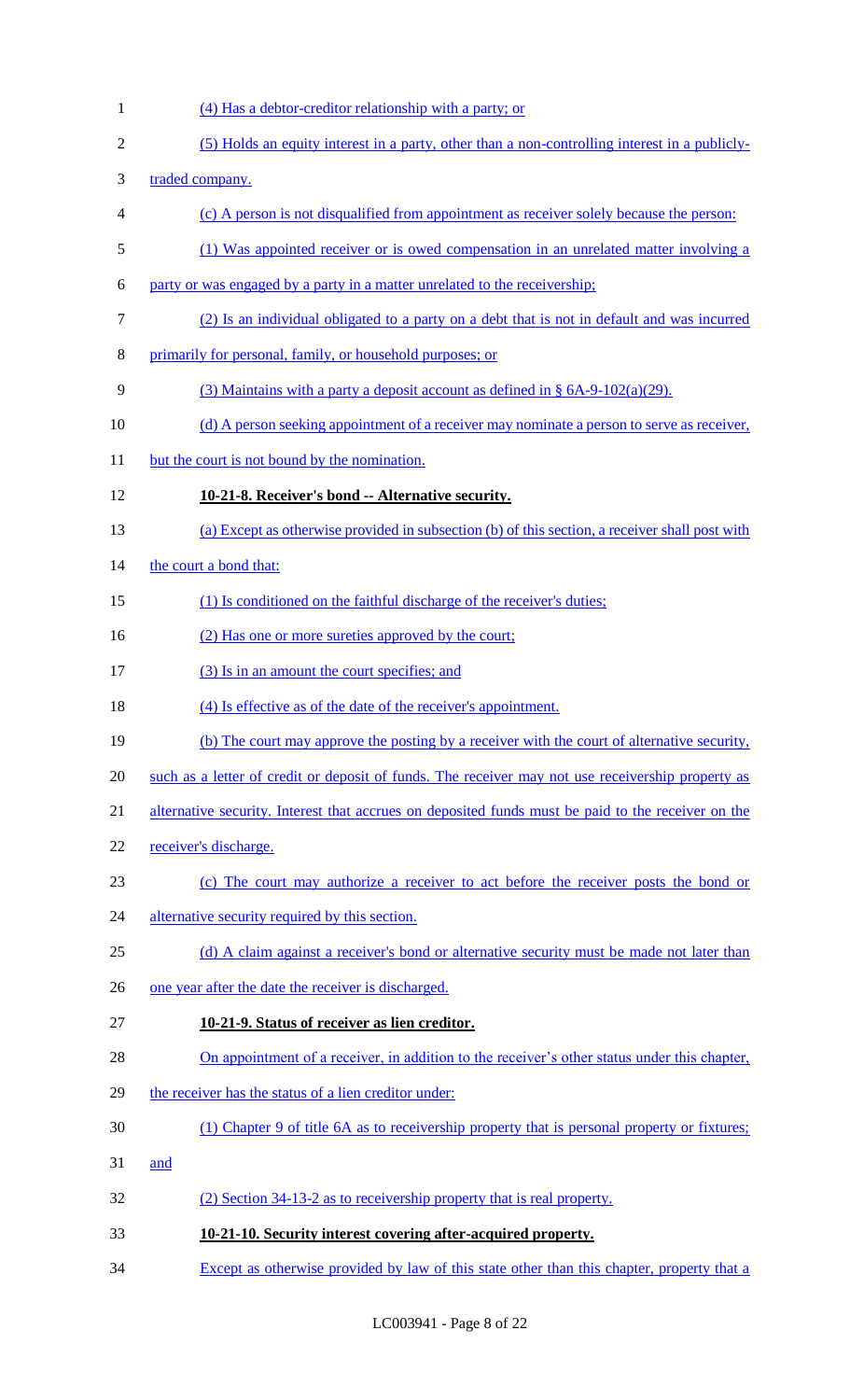1 receiver or owner acquires after appointment of the receiver is subject to a security agreement entered into before the appointment to the same extent as if the court had not appointed the receiver. **10-21-11. Collection and turnover of receivership property.**  (a) Unless the court orders otherwise, on demand by a receiver: (1) A person that owes a debt that is receivership property and is matured or payable on demand or on order shall pay the debt to or on the order of the receiver, except to the extent the debt is subject to setoff or recoupment; and (2) Subject to subsection (c) of this section, a person that has possession, custody, or control of receivership property shall turn the property over to the receiver. 10 (b) A person that has notice of the appointment of a receiver and owes a debt that is 11 receivership property may not satisfy the debt by payment to the owner. (c) If a creditor has possession, custody, or control of receivership property and the validity, 13 perfection, or priority of the creditor's lien on the property depends on the creditor's possession, 14 custody, or control, the creditor may retain possession, custody, or control until the court orders adequate protection of the creditor's lien. (d) Unless a bona fide dispute exists about a receiver's right to possession, custody, or 17 control of receivership property, the court may sanction as civil contempt a person's failure to turn 18 the property over when required by this section. **10-21-12. Powers and duties of receiver.**  (a) Except as limited by court order or law of this state other than this chapter, a receiver may: 22 (1) Collect, control, manage, conserve, and protect receivership property; (2) Operate a business constituting receivership property, including preservation, use, sale, lease, license, exchange, collection, or disposition of the property in the ordinary course of business; (3) In the ordinary course of business, incur unsecured debt and pay expenses incidental to the receiver's preservation, use, sale, lease, license, exchange, collection, or disposition of receivership property; (4) Assert a right, claim, cause of action, or defense of the owner which relates to receivership property; (5) Seek and obtain instruction from the court concerning receivership property, exercise 32 of the receiver's powers, and performance of the receiver's duties; (6) On subpoena, compel a person to submit to examination under oath, or to produce and 34 permit inspection and copying of designated records or tangible things, with respect to receivership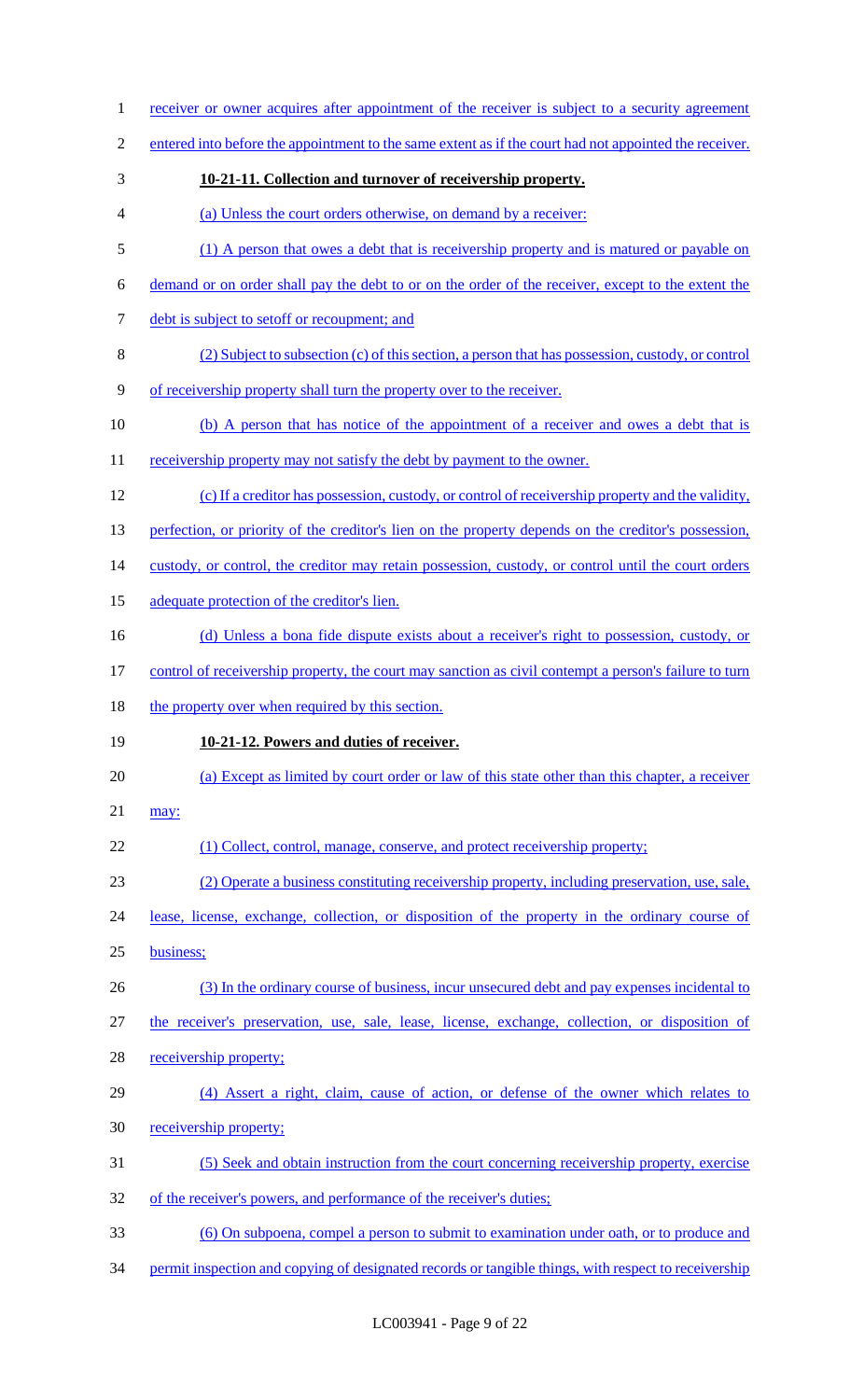| $\mathbf{1}$   | property or any other matter that may affect administration of the receivership;                        |
|----------------|---------------------------------------------------------------------------------------------------------|
| $\overline{2}$ | (7) Engage a professional as provided in § 10-21-15;                                                    |
| 3              | (8) Apply to a court of another state for appointment as ancillary receiver with respect to             |
| 4              | receivership property located in that state; and                                                        |
| 5              | (9) Exercise any power conferred by court order, this chapter, or law of this state other than          |
| 6              | this chapter.                                                                                           |
| $\tau$         | (b) With court approval, a receiver may:                                                                |
| 8              | (1) Incur debt for the use or benefit of receivership property other than in the ordinary               |
| 9              | course of business;                                                                                     |
| 10             | (2) Make improvements to receivership property;                                                         |
| 11             | (3) Use or transfer receivership property other than in the ordinary course of business as              |
| 12             | provided in $§$ 10-21-16;                                                                               |
| 13             | (4) Adopt or reject an executory contract of the owner as provided in $\S 10-21-17$ ;                   |
| 14             | (5) Pay compensation to the receiver as provided in $\S$ 10-21-21, and to each professional             |
| 15             | engaged by the receiver as provided in $\S$ 10-21-15;                                                   |
| 16             | (6) Recommend allowance or disallowance of a claim of a creditor as provided in $\S 10-21$              |
| 17             | $20$ ; and                                                                                              |
|                |                                                                                                         |
| 18             | (7) Make a distribution of receivership property as provided in §10-21-20.                              |
| 19             | (c) A receiver shall:                                                                                   |
| 20             | (1) Prepare and retain appropriate business records, including a record of each receipt,                |
| 21             | disbursement, and disposition of receivership property;                                                 |
| 22             | (2) Account for receivership property, including the proceeds of a sale, lease, license,                |
| 23             | exchange, collection, or other disposition of the property;                                             |
| 24             | (3) Record with the land evidence records of each city or town in which the property is                 |
| 25             | located a copy of the order appointing the receiver and, if a legal description of the real property is |
| 26             | not included in the order, the legal description;                                                       |
| 27             | (4) Disclose to the court any fact arising during the receivership which would disqualify               |
| 28             | the receiver under $\S$ 10-21-7; and                                                                    |
| 29             | (5) Perform any duty imposed by court order, this chapter, or law of this state other than              |
| 30             | this chapter.                                                                                           |
| 31             | (d) The powers and duties of a receiver may be expanded, modified, or limited by court                  |
| 32             | order.                                                                                                  |
| 33             | 10-21-12.1. Powers and duties of temporary non-liquidating receiver -- Operating                        |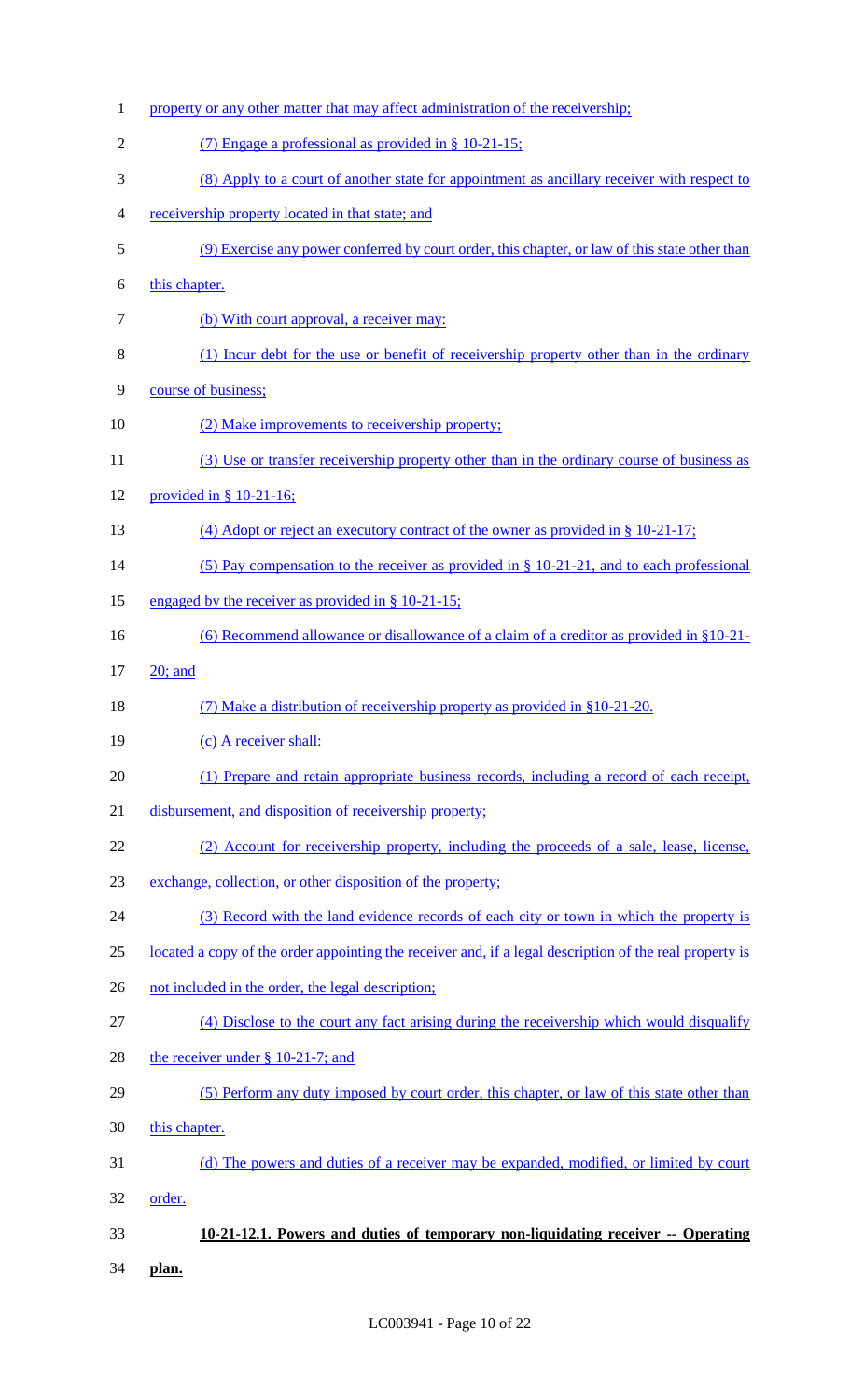| $\mathbf{1}$   | (a) A temporary non-liquidating receiver shall:                                                      |
|----------------|------------------------------------------------------------------------------------------------------|
| $\overline{2}$ | (1) Assist the owner in developing an operating plan in consultation;                                |
| 3              | (2) Present the operating plan to the court for approval; and                                        |
| 4              | (3) Monitor the owner's business operations and the owner's compliance with the plan.                |
| 5              | (b) An operating plan must:                                                                          |
| 6              | (1) Except to the extent that a particular creditor has agreed to a different treatment of its       |
| $\tau$         | claim:                                                                                               |
| 8              | (i) Provide for the payment of any secured obligation of the owner on the terms of the               |
| 9              | secured obligation;                                                                                  |
| 10             | (ii) Provide for the payment of the owner's debts accruing or arising after the appointment          |
| 11             | of the receiver when such debts become due; and                                                      |
| 12             | (iii) Provide for the payment of each of the owner's other debts either:                             |
| 13             | (A) In periodic installments over a term of not more than three (3) years after the court            |
| 14             | approves the plan; or                                                                                |
| 15             | (B) As to a particular debt, in such other manner as the owner and the creditor may agree            |
| 16             | in a record; and                                                                                     |
| 17             | (2) Include such other measures as necessary to justify the termination of the receivership.         |
| 18             | (c) The court may modify the operating plan.                                                         |
| 19             | (d) A temporary non-liquidating receiver may not exercise any of the powers under $\S$ § 10-         |
| 20             | $21-12(a)(1)$ through (4) unless:                                                                    |
| 21             | (1) The court directs otherwise for cause; or                                                        |
| 22             | (2) The owner defaults on an approved operating plan after such notice and opportunity to            |
| 23             | cure the default as the court specifies.                                                             |
| 24             | 10-21-13. Duties of owner.                                                                           |
| 25             | (a) An owner shall:                                                                                  |
| 26             | (1) Assist and cooperate with the receiver in the administration of the receivership and the         |
| 27             | discharge of the receiver's duties;                                                                  |
| 28             | (2) Preserve and turn over to the receiver all receivership property in the owner's                  |
| 29             | possession, custody, or control;                                                                     |
| 30             | (3) Identify all records and other information relating to the receivership property,                |
| 31             | including a password, authorization, or other information needed to obtain or maintain access to or  |
| 32             | control of the receivership property, and make available to the receiver the records and information |
| 33             | in the owner's possession, custody, or control;                                                      |
| 34             | (4) On subpoena, submit to examination under oath by the receiver concerning the acts,               |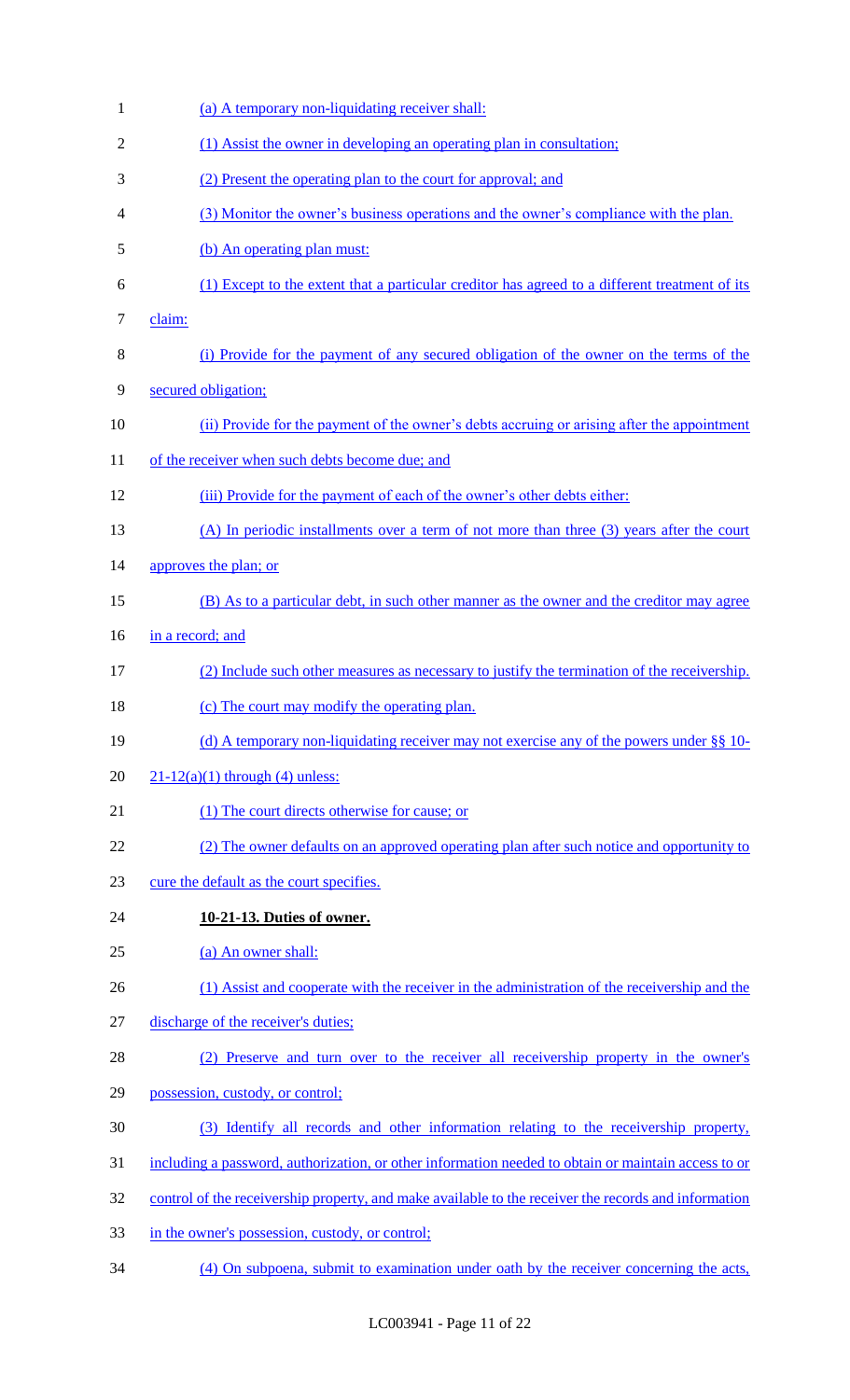conduct, property, liabilities, and financial condition of the owner or any matter relating to the 2 receivership property or the receivership; and (5) Perform any duty imposed by court order, this chapter, or law of this state other than this chapter. (b) If an owner is a person other than an individual, this section applies to each officer, director, manager, member, partner, trustee, or other person exercising or having the power to exercise control over the affairs of the owner. (c) If a person knowingly fails to perform a duty imposed by this section, the court may: (1) Award the receiver actual damages caused by the person's failure, reasonable attorneys' fees, and costs; and 11 (2) Sanction the failure as civil contempt. **10-21-13.1. Owner's duties in temporary non-liquidating receivership.**  13 Unless the court orders otherwise, the owner shall: 14 (1) Develop an operating plan and any modifications to the plan that the temporary non-15 liquidating receiver may propose; 16 (2) Obtain court approval of the operating plan; and (3) Timely perform the owner's duties under the operating plan. **10-21-14. Stay -- Injunction.**  (a) Except as otherwise provided in subsection (d) of this section or ordered by the court, an order appointing a receiver operates as a stay, applicable to all persons, of an act, action, or proceeding: (1) To obtain possession of, exercise control over, or enforce a judgment against receivership property; and (2) To enforce a lien against receivership property to the extent the lien secures a claim against the owner which arose before entry of the order. 26 (b) Except as otherwise provided in subsection (d) of this section, the court may enjoin an 27 act, action, or proceeding against or relating to receivership property if the injunction is necessary 28 to protect the property or facilitate administration of the receivership. 29 (c) A person whose act, action, or proceeding is stayed or enjoined under this section may apply to the court for relief from the stay or injunction for cause. (d) An order under subsection (a) or (b) of this section does not operate as a stay or injunction of: (1) An act, action, or proceeding to perfect, or maintain or continue the perfection of, an interest in receivership property;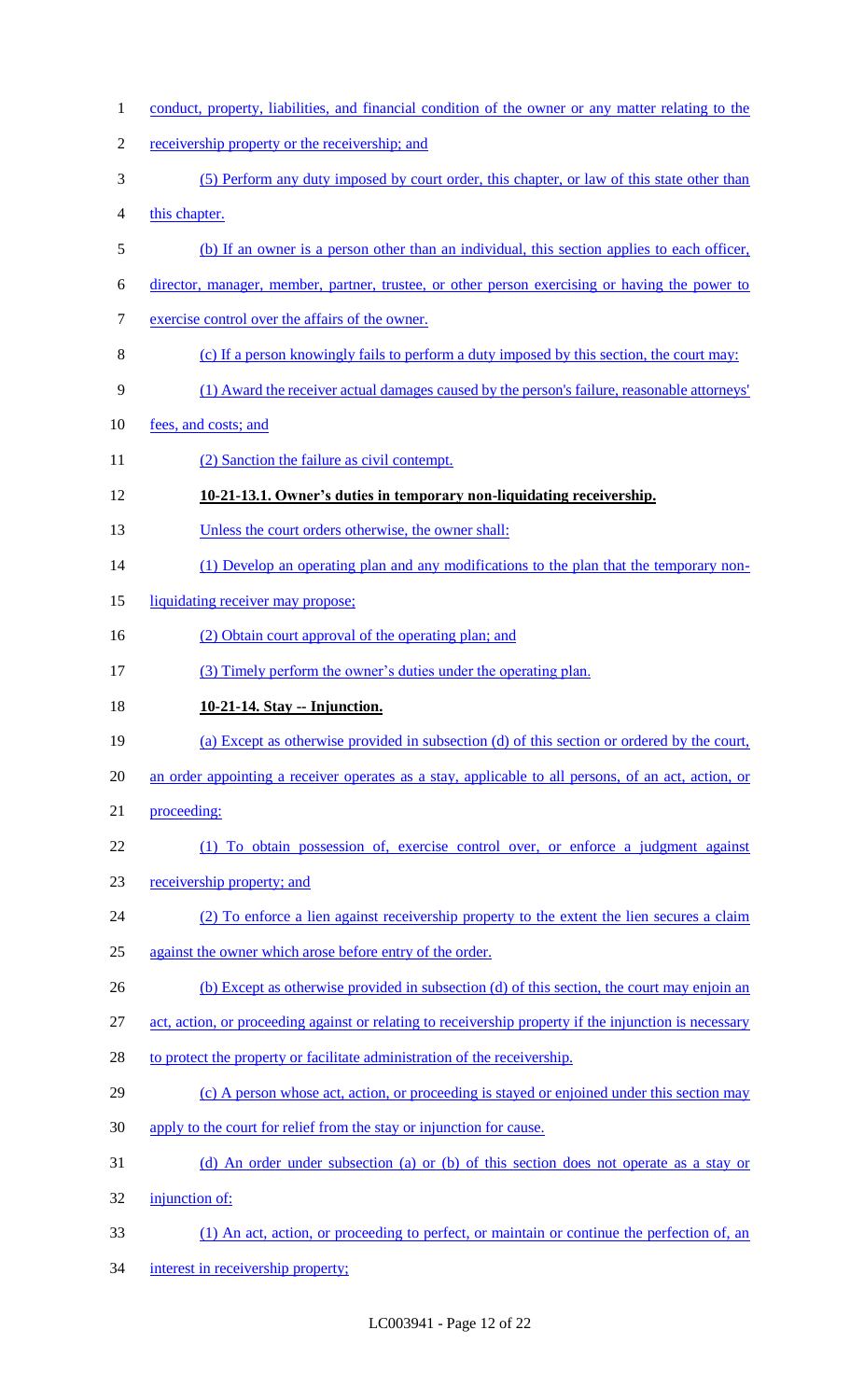| $\mathbf{1}$     | (2) Commencement or continuation of a criminal proceeding:                                                   |
|------------------|--------------------------------------------------------------------------------------------------------------|
| $\mathfrak{2}$   | (3) Commencement or continuation of an action or proceeding, or enforcement of a                             |
| $\mathfrak{Z}$   | judgment other than a money judgment in an action or proceeding, by a governmental unit to                   |
| $\overline{4}$   | enforce its police or regulatory power;                                                                      |
| $\mathfrak s$    | (4) Establishment by a governmental unit of a tax liability against the owner or receivership                |
| 6                | property or an appeal of the liability; or                                                                   |
| $\boldsymbol{7}$ | (5) Exercise of rights of a party to a swap agreement, securities contract, repurchase                       |
| 8                | agreement, commodity contract, forward contract or master netting agreement, as those terms are              |
| $\mathbf{9}$     | defined in the federal Bankruptcy Code, to the extent that a court would not have the power to stay          |
| 10               | the exercise if the defendant were a debtor under the Bankruptcy Code.                                       |
| 11               | (e) The court may void an act that violates a stay or injunction under this section.                         |
| 12               | (f) If a person knowingly violates a stay or injunction under this section, the court may:                   |
| 13               | (1) Award actual damages caused by the violation, reasonable attorneys' fees, and costs;                     |
| 14               | and                                                                                                          |
| 15               | (2) Sanction the violation as civil contempt.                                                                |
| 16               | 10-21-14.1. Stay in a temporary non-liquidating receivership.                                                |
| 17               | <u>On appointment of a temporary non-liquidating receiver, the stay under <math>\S</math> 10-21-14(a) is</u> |
| 18               | effective for the period that the court considers necessary, but not more than ninety (90) days. The         |
| 19               | court may extend the stay in increments of not more than thirty (30) days.                                   |
| 20               | 10-21-15. Engagement and compensation of professional.                                                       |
| 21               | (a) With court approval, a receiver may engage an attorney, accountant, appraiser,                           |
| 22               | auctioneer, broker, or other professional to assist the receiver in performing a duty or exercising a        |
| 23               | power of the receiver. The receiver shall disclose to the court:                                             |
| 24               | (1) The identity and qualifications of the professional;                                                     |
| 25               | (2) The scope and nature of the proposed engagement;                                                         |
| 26               | (3) Any potential conflict of interest; and                                                                  |
| 27               | (4) The proposed compensation.                                                                               |
| 28               | (b) A person is not disqualified from engagement under this section solely because of the                    |
| 29               | person's engagement by, representation of, or other relationship with the receiver, a creditor, or a         |
| 30               | party. This chapter does not prevent the receiver from serving in the receivership as an attorney,           |
| 31               | accountant, auctioneer, or broker when authorized by law.                                                    |
| 32               | (c) A receiver or professional engaged under subsection (a) of this section shall file with                  |
| 33               | the court an itemized statement of the time spent, work performed, and billing rate of each person           |
| 34               | that performed the work and an itemized list of expenses. The receiver shall pay the amount                  |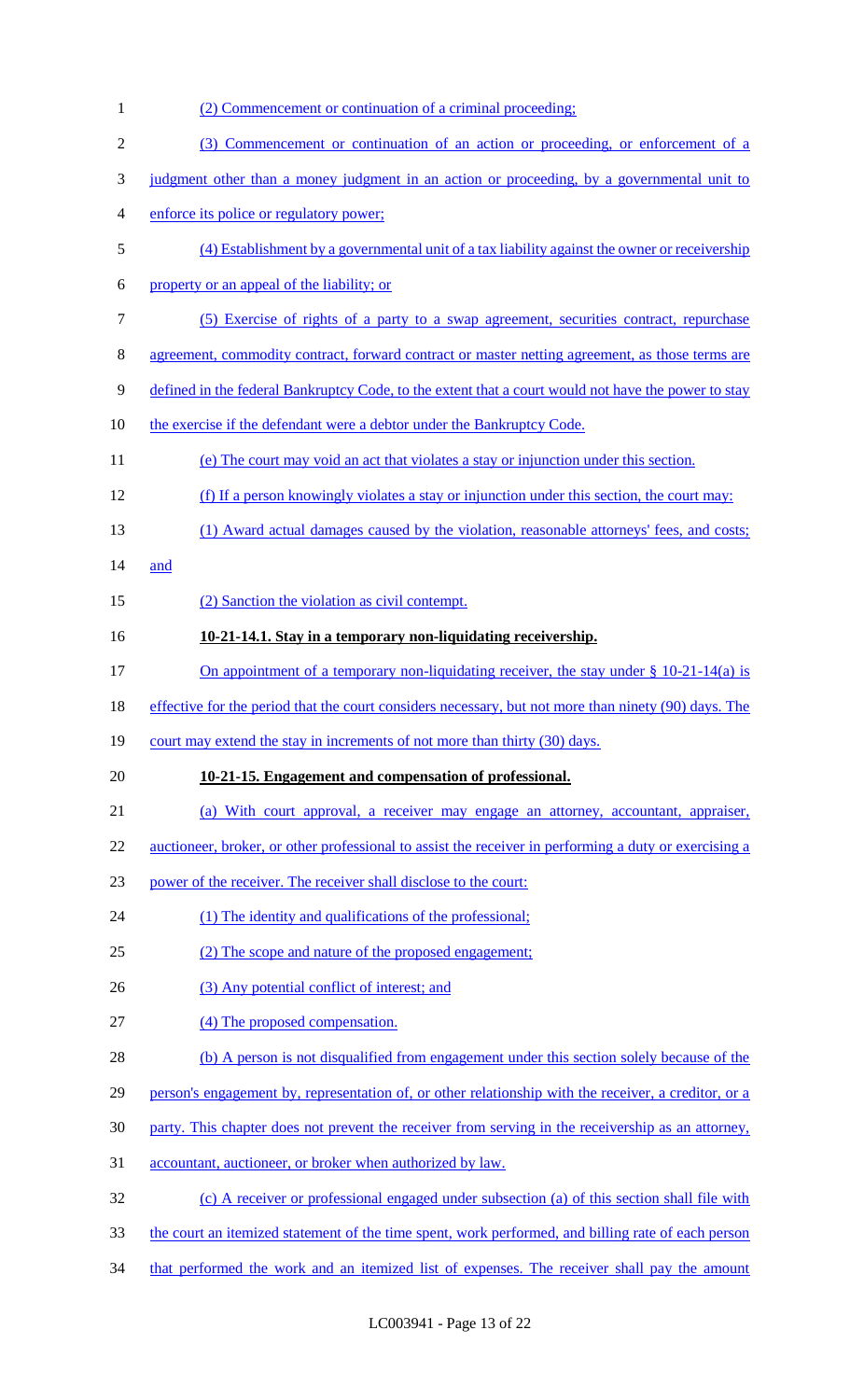approved by the court. **10-21-16. Use or transfer of receivership property not in the ordinary course of business.**  (a) In this section, "good faith" means honesty in fact and the observance of reasonable commercial standards of fair dealing. (b) With court approval, a receiver may use receivership property other than in the ordinary course of business. (c) With court approval, a receiver may transfer receivership property other than in the ordinary course of business by sale, lease, license, exchange, or other disposition. Unless the 10 agreement of sale provides otherwise, a sale under this section is free and clear of a lien of the 11 person that obtained appointment of the receiver, any subordinate lien, and any right of redemption. However, unless the holder of a senior lien consents, such a sale: (1) Is subject to the senior lien and to the rights and remedies of the holder of the senior lien under law other than this chapter; and (2) Does not affect the obligation secured by the senior lien. 16 (d) A lien on receivership property which is extinguished by a transfer under subsection (c) of this section attaches to the proceeds of the transfer with the same validity, perfection, and 18 priority the lien had on the property immediately before the transfer, even if the proceeds are not 19 sufficient to satisfy all obligations secured by the lien. (e) A transfer under subsection (c) of this section may occur by means other than a public auction sale. A creditor holding a valid lien on the property to be transferred may purchase the 22 property and offset against the purchase price part or all of the allowed amount secured by the lien, if the creditor tenders funds sufficient to satisfy in full the reasonable expenses of transfer and the 24 obligation secured by any senior lien extinguished by the transfer. (f) A reversal or modification of an order approving a transfer under subsection (c) of this section does not affect the validity of the transfer to a person that acquired the property in good faith or revive against the person any lien extinguished by the transfer, whether or not the person 28 knew before the transfer of the request for reversal or modification, unless the court stayed the order before the transfer. **10-21-16.1. Use or transfer of receivership property in a temporary non-liquidating receivership.**  The owner may use or transfer receivership property, by sale, lease, license, exchange or other disposition, only: 34 (1) With court approval; and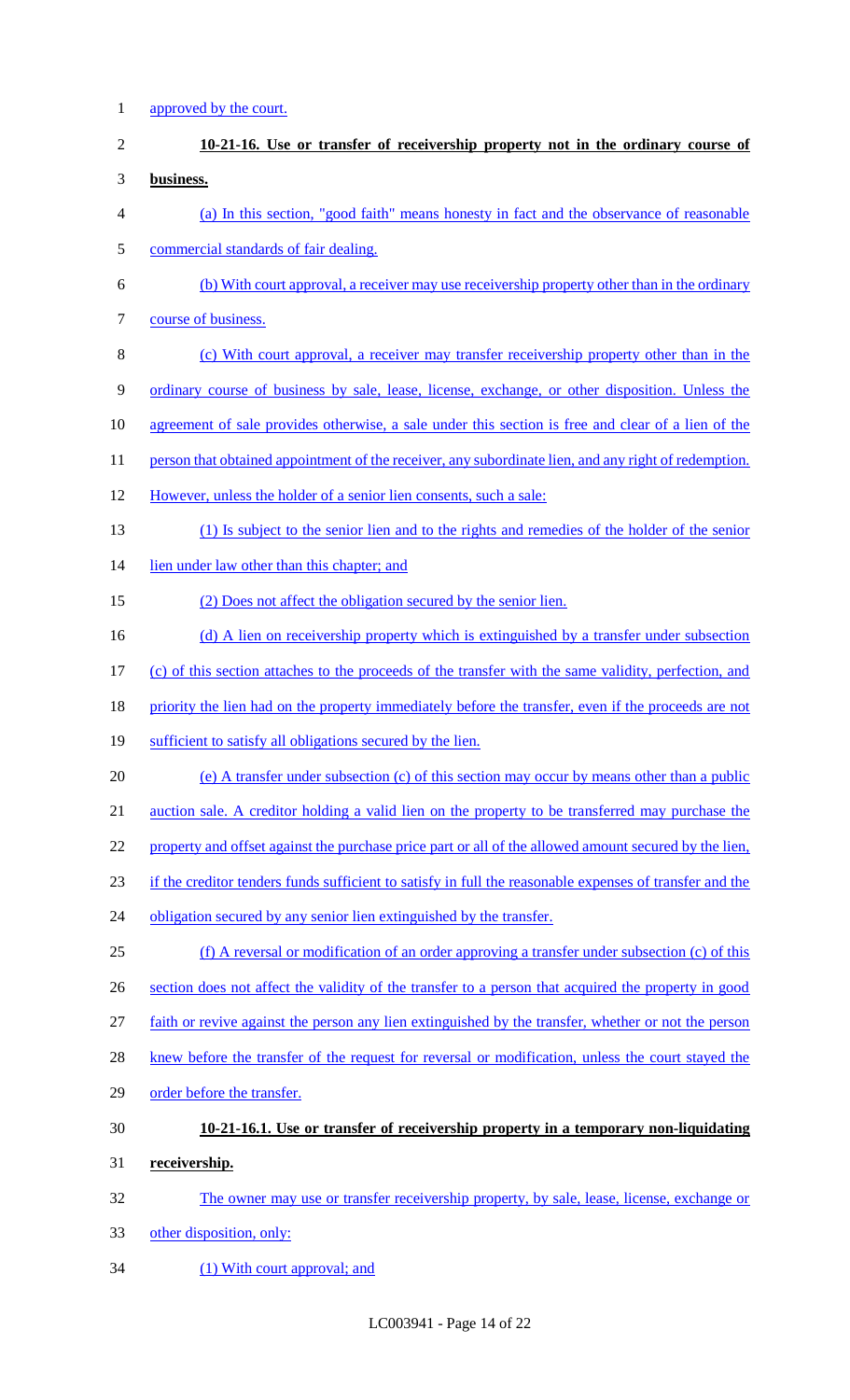1 (2) After the court approves the operating plan, in accordance with the plan. 2 **10-21-17. Executory contract.**  3 (a) In this section, "timeshare interest" means a "time share" as defined in § 34-41-1.02. 4 (b) Except as otherwise provided in subsection (h) of this section, with court approval, a 5 receiver may adopt or reject an executory contract of the owner relating to receivership property. 6 The court may condition the receiver's adoption and continued performance of the contract on terms 7 appropriate under the circumstances. If the receiver does not request court approval to adopt or 8 reject the contract within a reasonable time after the receiver's appointment, the receiver is deemed 9 to have rejected the contract. 10 (c) A receiver's performance of an executory contract before court approval of its adoption 11 or rejection under subsection (b) of this section is not an adoption of the contract and does not 12 preclude the receiver from seeking approval to reject the contract. 13 (d) A provision in an executory contract which requires or permits a forfeiture, 14 modification, or termination of the contract because of the appointment of a receiver or the financial 15 condition of the owner does not affect a receiver's power under subsection (b) of this section to 16 adopt the contract. 17 (e) A receiver's right to possess or use receivership property pursuant to an executory 18 contract terminates on rejection of the contract under subsection (b) of this section. Rejection is a 19 breach of the contract effective immediately before appointment of the receiver. A claim for 20 damages for rejection of the contract must be submitted by the later of: 21 (1) The time set for submitting a claim in the receivership; or 22 (2) Thirty (30) days after the court approves the rejection. 23 (f) If at the time a receiver is appointed, the owner has the right to assign an executory 24 contract relating to receivership property under the law of this state other than this chapter, the 25 receiver may assign the contract with court approval. 26 (g) If a receiver rejects under subsection (b) of this section an executory contract for the 27 sale of receivership property that is real property in possession of the purchaser or a real-property 28 timeshare interest, the purchaser may: 29 (1) Treat the rejection as a termination of the contract, and in that case the purchaser has a 30 lien on the property for the recovery of any part of the purchase price the purchaser paid; or 31 (2) Retain the purchaser's right to possession under the contract, and in that case the 32 purchaser shall continue to perform all obligations arising under the contract and may offset any 33 damages caused by nonperformance of an obligation of the owner after the date of the rejection, 34 but the purchaser has no right or claim against other receivership property or the receiver on account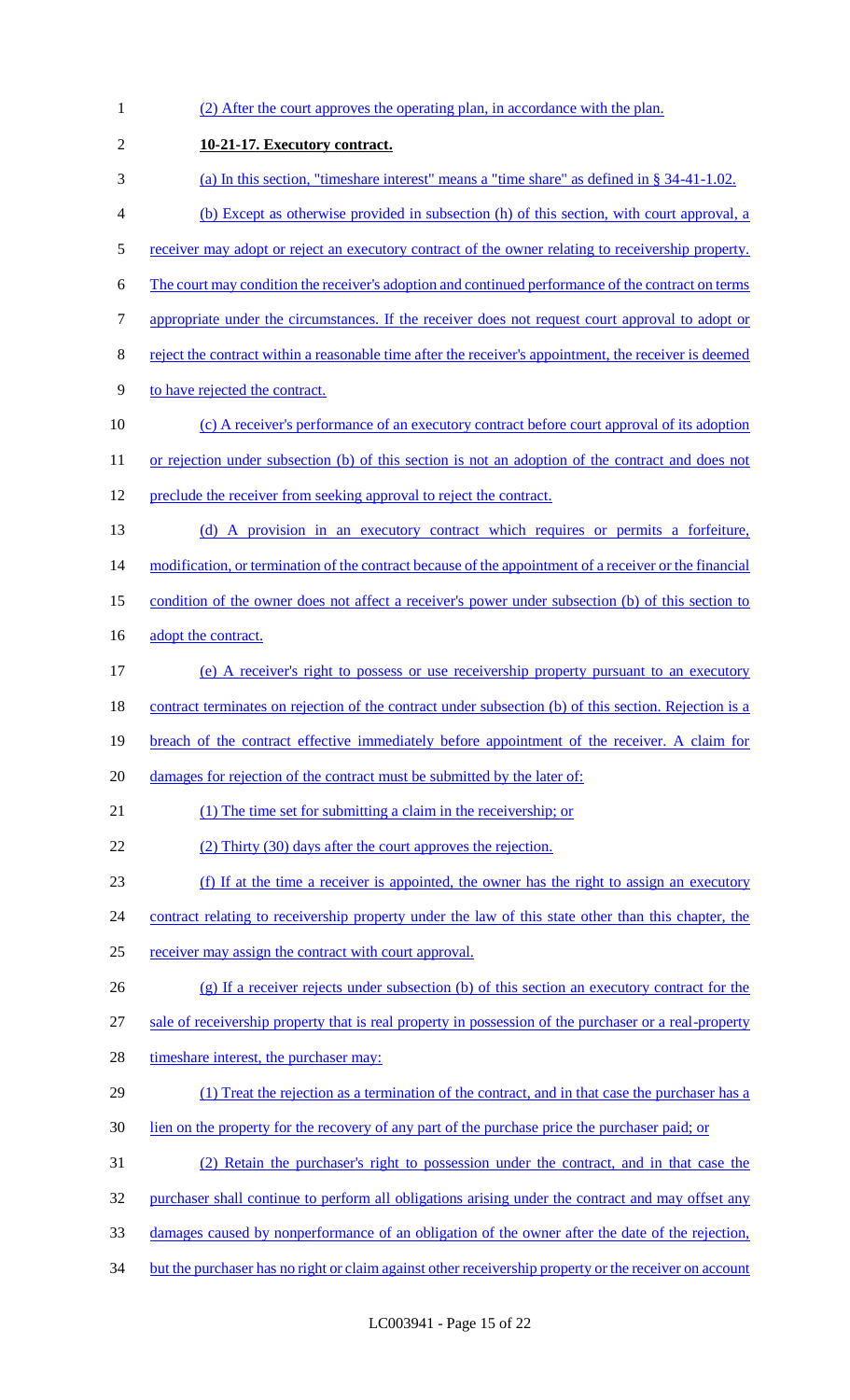1 of the damages.

| $\overline{c}$ | (h) A receiver may not reject an unexpired lease of real property under which the owner is       |
|----------------|--------------------------------------------------------------------------------------------------|
| 3              | the landlord if:                                                                                 |
| 4              | (1) The tenant occupies the leased premises as the tenant's primary residence;                   |
| 5              | (2) The receiver was appointed at the request of a person other than a mortgagee; or             |
| 6              | (3) The receiver was appointed at the request of a mortgagee and:                                |
| 7              | (i) The lease is superior to the lien of the mortgage;                                           |
| 8              | (ii) The tenant has an enforceable agreement with the mortgagee or the holder of a senior        |
| 9              | lien under which the tenant's occupancy will not be disturbed as long as the tenant performs its |
| 10             | obligations under the lease;                                                                     |
| 11             | (iii) The mortgagee has consented to the lease, either in a signed record or by its failure      |
| 12             | timely to object that the lease violated the mortgage; or                                        |
| 13             | (iv) The terms of the lease were commercially reasonable at the time the lease was agreed        |
| 14             | to and the tenant did not know or have reason to know that the lease violated the mortgage.      |
| 15             | 10-21-18. Defenses and immunities of receiver.                                                   |
| 16             | (a) A receiver is entitled to all defenses and immunities provided by law of this state other    |
| 17             | than this chapter for an act or omission within the scope of the receiver's appointment.         |
| 18             | (b) A receiver may be sued personally for an act or omission in administering receivership       |
| 19             | property only with approval of the court that appointed the receiver.                            |
| 20             | 10-21-19. Interim report of receiver.                                                            |
| 21             | A receiver may file or, if ordered by the court, shall file an interim report that includes:     |
| 22             | (1) The activities of the receiver since appointment or a previous report;                       |
| 23             | (2) Receipts and disbursements, including a payment made or proposed to be made to a             |
| 24             | professional engaged by the receiver;                                                            |
| 25             | (3) Receipts and dispositions of receivership property;                                          |
| 26             | (4) Fees and expenses of the receiver and, if not filed separately, a request for approval of    |
| 27             | payment of the fees and expenses; and                                                            |
| 28             | (5) Any other information required by the court.                                                 |
| 29             | 10-21-19.1. Interim report of temporary non-liquidating receiver.                                |
| 30             | In addition to the any interim report required by $\S$ 10-21-19, unless the court orders         |
| 31             | otherwise, a temporary non-liquidating receiver shall file a monthly report that includes:       |
| 32             | (1) Development and implementation of the operating plan; and                                    |
| 33             | (2) The owner's compliance with the operating plan and with this chapter.                        |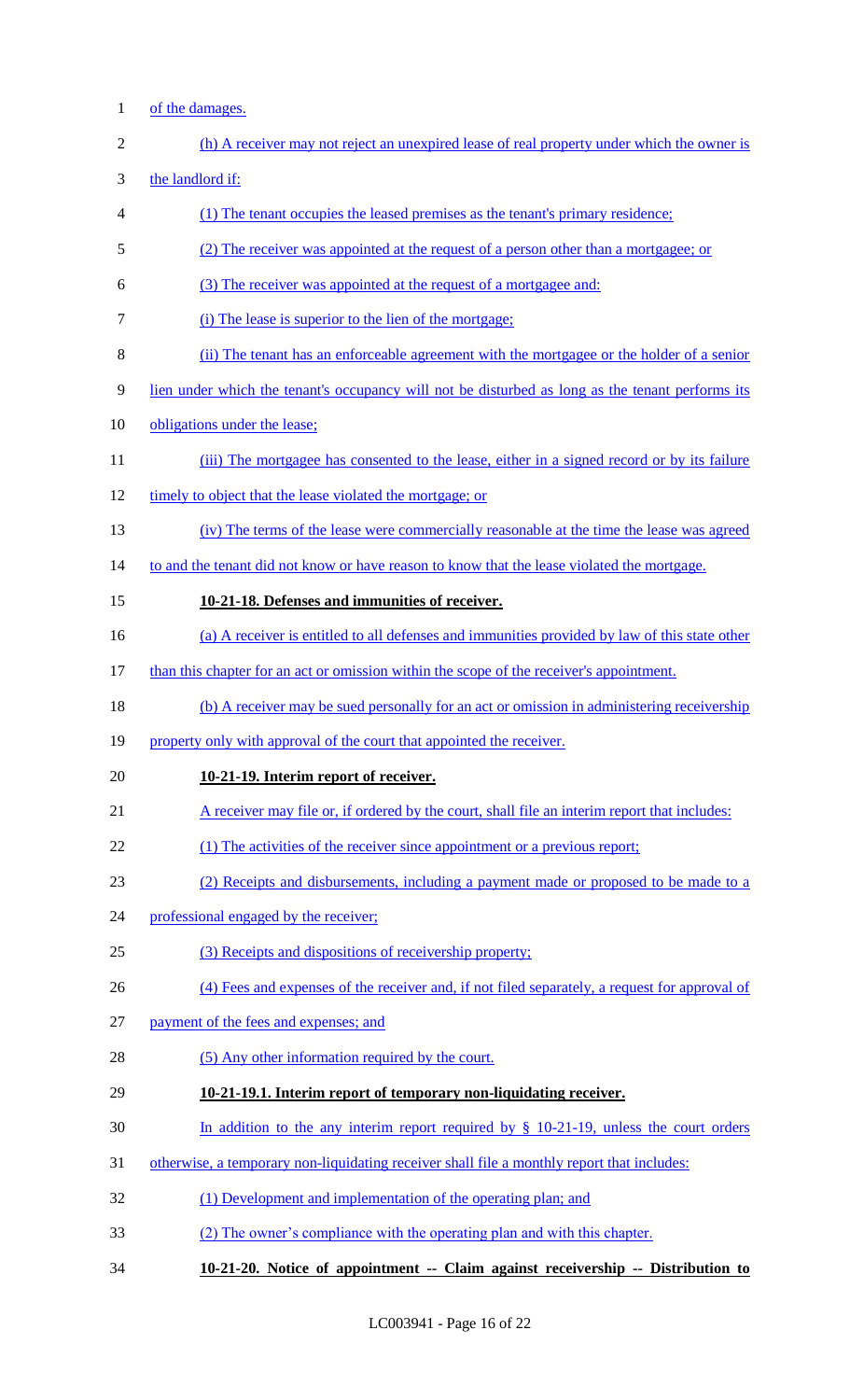## **creditors.**

| $\mathbf{2}$ | (a) Except as otherwise provided in subsection (f) of this section, a receiver shall give               |
|--------------|---------------------------------------------------------------------------------------------------------|
| 3            | notice of appointment of the receiver to creditors of the owner by:                                     |
| 4            | (1) Deposit for delivery through first-class mail or other commercially reasonable delivery             |
| 5            | method to the last known address of each creditor; and                                                  |
| 6            | (2) Publication as directed by the court.                                                               |
| $\tau$       | (b) Except as otherwise provided in subsection (f) of this section, the notice required by              |
| $8\,$        | subsection (a) of this section must specify the date by which each creditor holding a claim against     |
| 9            | the owner which arose before appointment of the receiver must submit the claim to the receiver.         |
| 10           | The date specified must be at least four (4) months after the later of notice under subsection $(a)(1)$ |
| 11           | of this section or last publication under subsection (a)(2) of this section. The court may extend the   |
| 12           | period for submitting the claim. Unless the court orders otherwise, a claim that is not submitted       |
| 13           | timely is not entitled to a distribution from the receivership.                                         |
| 14           | (c) A claim submitted by a creditor under this section must:                                            |
| 15           | (1) State the name and address of the creditor;                                                         |
| 16           | (2) State the amount and basis of the claim;                                                            |
| 17           | (3) Identify any property securing the claim;                                                           |
| 18           | (4) Be signed by the creditor under penalty of perjury; and                                             |
| 19           | (5) Include a copy of any record on which the claim is based.                                           |
| 20           | (d) An assignment by a creditor of a claim against the owner is effective against the receiver          |
| 21           | only if the assignee gives timely notice of the assignment to the receiver in a signed record.          |
| 22           | (e) At any time before entry of an order approving a receiver's final report, the receiver              |
| 23           | may file with the court an objection to a claim of a creditor, stating the basis for the objection. The |
| 24           | court shall allow or disallow the claim according to law of this state other than this chapter.         |
| 25           | (f) If the court concludes that receivership property is likely to be insufficient to satisfy           |
| 26           | claims of each creditor holding a perfected lien on the property, the court may order that:             |
| 27           | (1) The receiver need not give notice under subsection (a) of this section of the appointment           |
| 28           | to all creditors of the owner, but only such creditors as the court directs; and                        |
| 29           | (2) Unsecured creditors need not submit claims under this section.                                      |
| 30           | $(g)$ Subject to $$10-21-21$ :                                                                          |
| 31           | (1) A distribution of receivership property to a creditor holding a perfected lien on the               |
| 32           | property must be made in accordance with the creditor's priority under law of this state other than     |
| 33           | this chapter; and                                                                                       |
| 34           | (2) A distribution of receivership property to a creditor with an allowed unsecured claim               |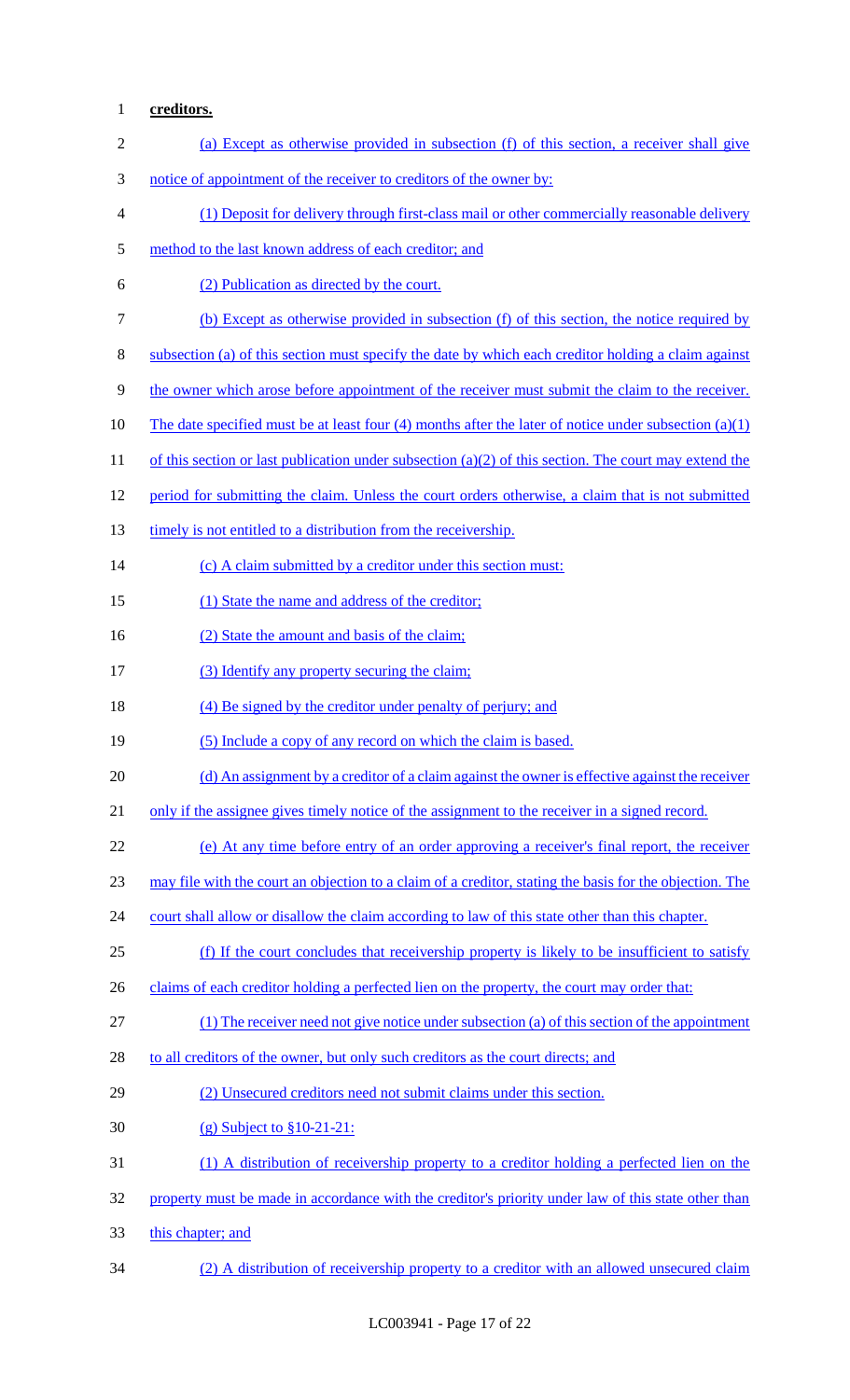must be made as the court directs according to law of this state other than this chapter. **10-21-21. Fees and expenses.**  (a) The court may award a receiver from receivership property the reasonable and necessary fees and expenses of performing the duties of the receiver and exercising the powers of the receiver. (b) The court may order one or more of the following to pay the reasonable and necessary fees and expenses of the receivership, including reasonable attorneys' fees and costs: (1) A person that requested the appointment of the receiver, if the receivership does not produce sufficient funds to pay the fees and expenses; or (2) A person whose conduct justified or would have justified the appointment of the 11 receiver under § 10-21-6(a)(1). **10-21-21.1. Emergency declaration receivership program coordinator.**  13 The presiding justice of the superior court may appoint an individual to serve as program 14 coordinator to identify and coordinate sources for funding, legal services, accounting services, and other appropriate services for temporary non-liquidating receiverships. The individual must have appropriate qualifications for the position and shall serve at the pleasure of the presiding justice. 17 The program coordinator is not a judicial officer, but may be sued personally for an act or omission 18 in performing his or her duties only with the approval of the presiding justice. On application to the presiding justice after notice and opportunity for hearing, the program coordinator may be awarded reasonable compensation through an equitable charge on receivership property in temporary non- liquidating receiverships. **10-21-22. Removal of receiver -- Replacement -- Termination of receivership.**  (a) The court may remove a receiver for cause. 24 (b) The court shall replace a receiver that dies, resigns, or is removed. (c) If the court finds that a receiver that resigns or is removed, or the representative of a 26 receiver that is deceased, has accounted fully for and turned over to the successor receiver all 27 receivership property and has filed a report of all receipts and disbursements during the service of 28 the replaced receiver, the replaced receiver is discharged. (d) The court may discharge a receiver and terminate the court's administration of the receivership property if the court finds that appointment of the receiver was improvident or that the circumstances no longer warrant continuation of the receivership. If the court finds that the 32 appointment was sought wrongfully or in bad faith, the court may assess against the person that sought the appointment: (1) The fees and expenses of the receivership, including reasonable attorneys' fees and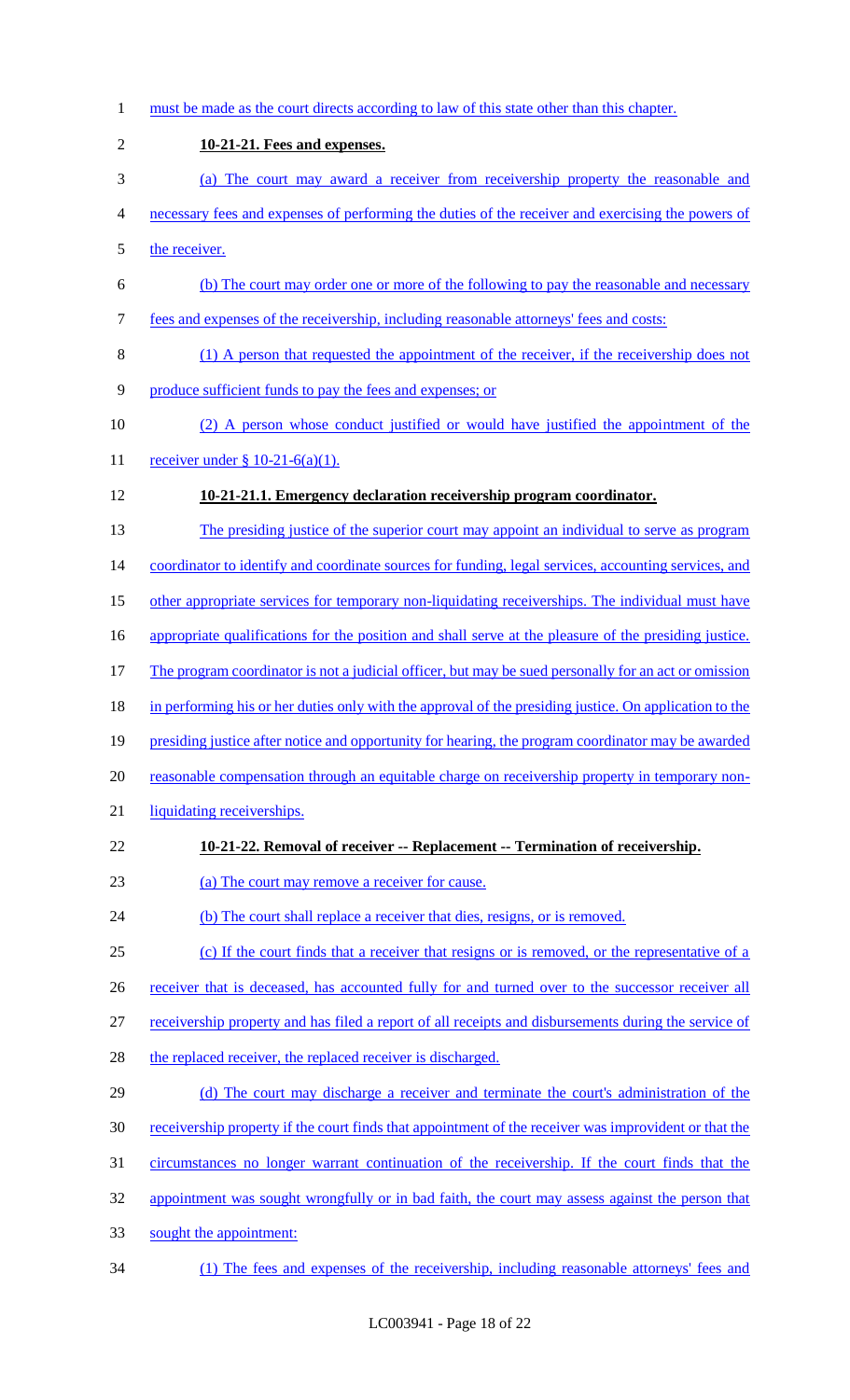1 costs; and

| $\overline{2}$ | (2) Actual damages caused by the appointment, including reasonable attorneys' fees and                    |
|----------------|-----------------------------------------------------------------------------------------------------------|
| 3              | costs.                                                                                                    |
| 4              | 10-21-23. Final report of receiver -- Discharge.                                                          |
| 5              | (a) On completion of a receiver's duties, the receiver shall file a final report including:               |
| 6              | (1) A description of the activities of the receiver in the conduct of the receivership;                   |
| 7              | (2) A list of receivership property at the commencement of the receivership and any                       |
| 8              | receivership property received during the receivership;                                                   |
| 9              | (3) A list of disbursements, including payments to professionals engaged by the receiver;                 |
| 10             | (4) A list of dispositions of receivership property;                                                      |
| 11             | (5) A list of distributions made or proposed to be made from the receivership for creditor                |
| 12             | claims;                                                                                                   |
| 13             | (6) If not filed separately, a request for approval of the payment of fees and expenses of                |
| 14             | the receiver; and                                                                                         |
| 15             | (7) Any other information required by the court.                                                          |
| 16             | (b) If the court approves a final report filed under subsection (a) of this section and the               |
| 17             | receiver distributes all receivership property, the receiver is discharged.                               |
| 18             | 10-21-24. Receivership in another state -- Ancillary proceeding.                                          |
|                |                                                                                                           |
| 19             | (a) The court may appoint a receiver appointed in another state, or that person's nominee.                |
| 20             | as an ancillary receiver with respect to property located in this state or subject to the jurisdiction of |
| 21             | the court for which a receiver could be appointed under this chapter, if:                                 |
| 22             | (1) The person or nominee would be eligible to serve as receiver under this chapter; and                  |
| 23             | (2) The appointment furthers the person's possession, custody, control, or disposition of                 |
|                | property subject to the receivership in the other state.                                                  |
| 24<br>25       | (b) The court may issue an order that gives effect to an order entered in another state                   |
| 26             | appointing or directing a receiver.                                                                       |
| 27             | (c) Unless the court orders otherwise, an ancillary receiver appointed under subsection (a)               |
| 28             | of this section has the rights, powers, and duties of a receiver appointed under this chapter.            |
| 29             | 10-21-25. Effect of enforcement by secured party.                                                         |
| 30             | A request by a secured party for appointment of a receiver, the appointment of a receiver,                |
| 31             | or application by a secured party of receivership property or proceeds to the secured obligation          |
| 32             | does not:                                                                                                 |
| 33             | (1) Make the secured party a mortgagee in possession of the real property;                                |

34 (2) Impose any duty on the secured party under § 6A-9-207;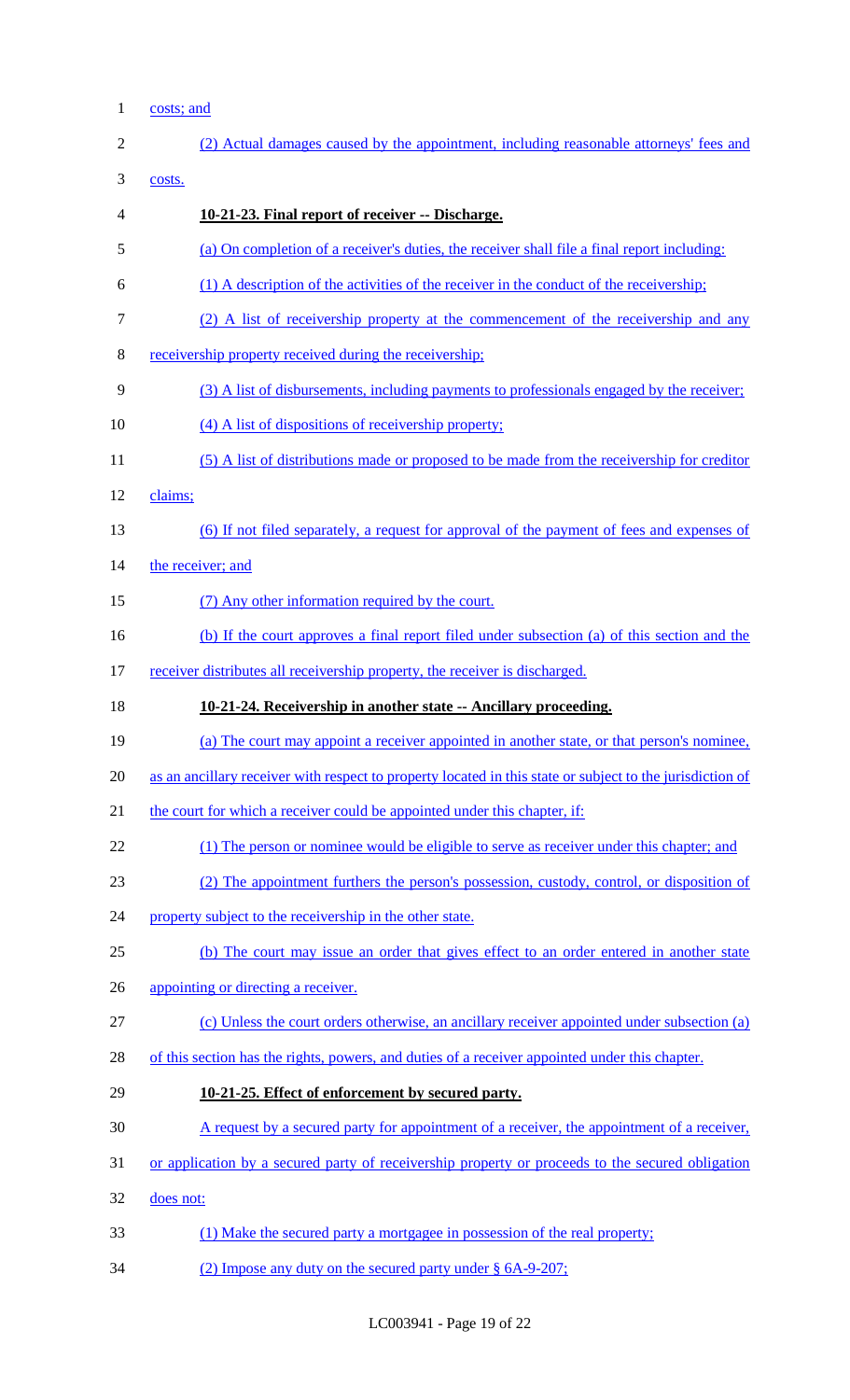- 1 (3) Make the secured party an agent of the owner;
- (4) Constitute an election of remedies that precludes a later action to enforce the secured
- obligation;
- (5) Make the secured obligation unenforceable; or
- (6) Limit any right available to the secured party with respect to the secured obligation.
- **10-21-26. Uniformity of application and construction.**
- In applying and construing this uniform act, consideration must be given to the need to
- promote uniformity of the law with respect to its subject matter among states that enact it.
- **10-21-27. Relation to electronic signatures in global and national commerce act.**
- This chapter modifies, limits, or supersedes the Electronic Signatures in Global and
- 11 National Commerce Act, 15 U.S.C. § 7001 et seq., but does not modify, limit, or supersede § 101(c)
- of that act, (15 U.S.C. § 7001(c)), or authorize electronic delivery of any of the notices described
- 13 in § 103(b) of that act, (15 U.S.C. § 7003(b)).
- **10-21-28. Transition.**
- This chapter does not apply to a receivership for which the receiver was appointed before
- 16 the effective date of this chapter.
- **10-21-28.1. Emergency declaration temporary non-liquidating receivership**
- **transition provisions.**
- 19 (a) Notwithstanding § 10-21-28, the court may for cause apply this chapter to a receivership
- for which a receiver was appointed before the effective date of this chapter, if the owner would
- otherwise be eligible for a temporary non-liquidating receivership.
- 22 (b) Unless extended by the general assembly, the emergency declaration provisions apply
- only to a receivership in which the court first appoints a receiver:
- 24 (1) If because of the COVID-19 pandemic, during the period beginning on the effective
- 25 date of this chapter and ending on June 30, 2022; or
- (2) If because of any other emergency, during the period beginning on the date the
- emergency declaration is issued and ending ninety (90) days after the end of the emergency.
- **10-21-29. Official comments.**
- It is the intention of the general assembly that the official comments to the Uniform
- Commercial Real Estate Receivership Act as approved and recommended for enactment in all the
- States by the National Conference of Commissioners on Uniform State Laws in 2015 represent the
- express legislative intent of the general assembly and shall be used as a guide for interpretation of
- this chapter.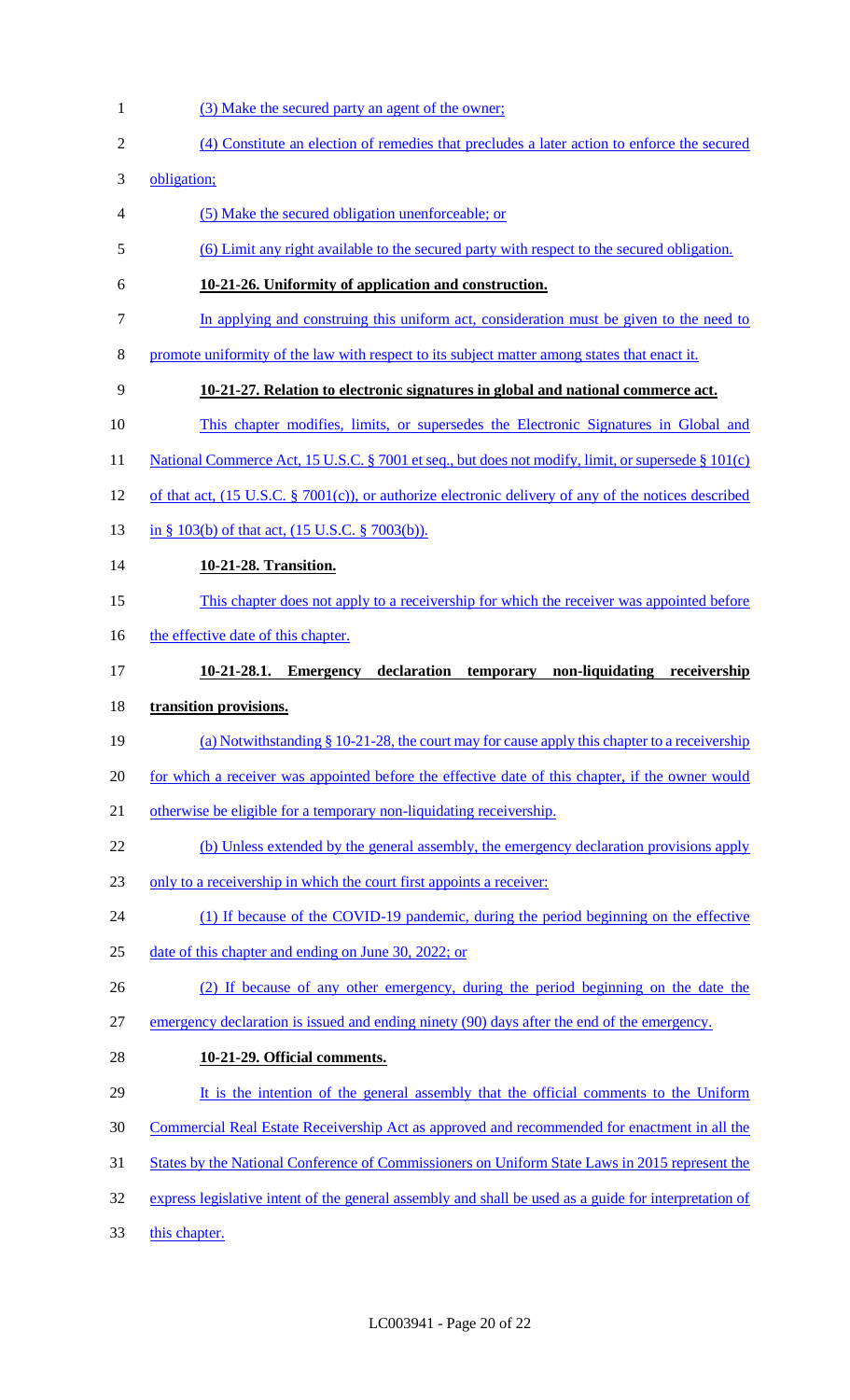1 SECTION 2. This act shall take effect upon passage.

#### $=$ LC003941  $=$